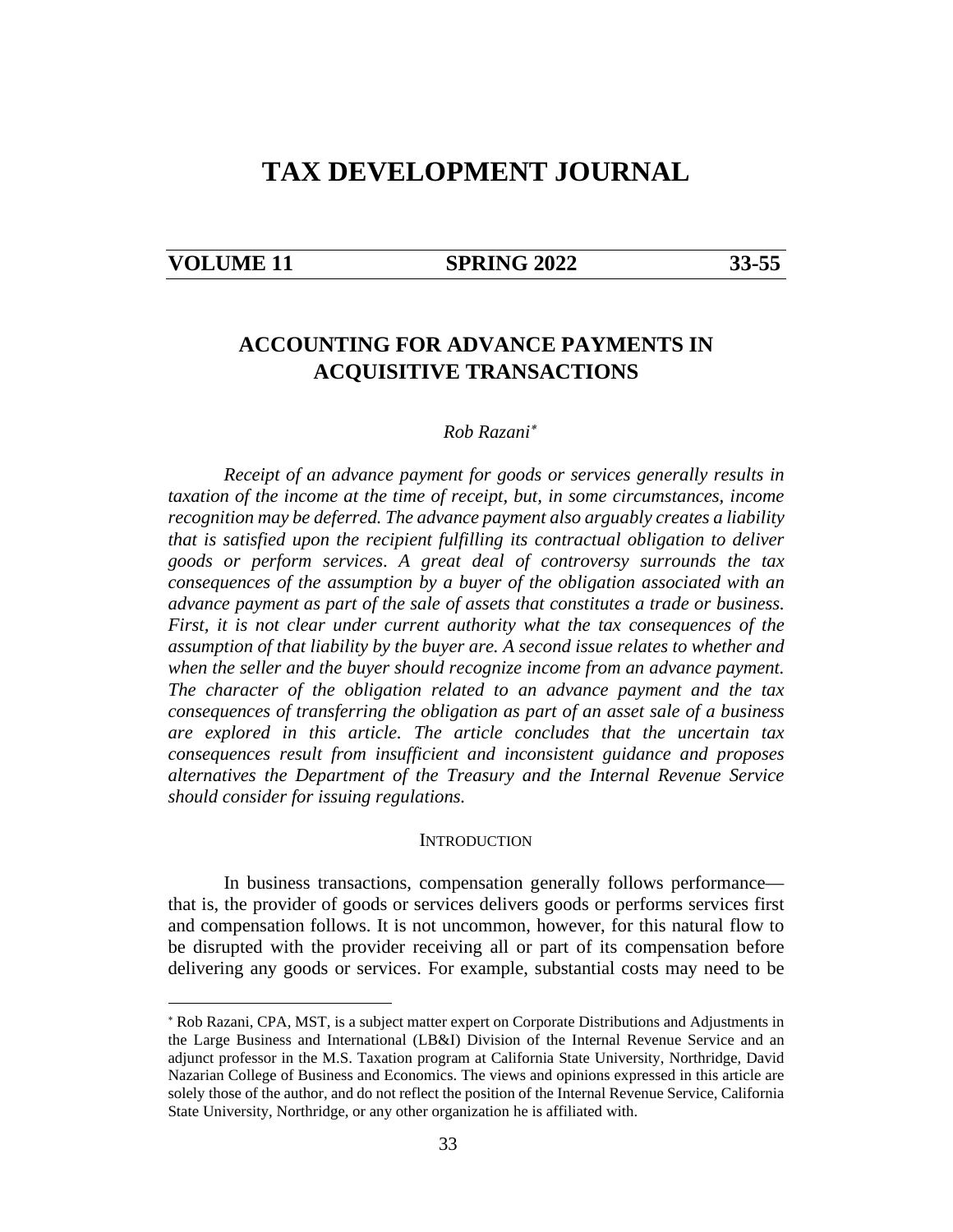incurred before the required goods or services can be delivered, in which case the provider may need compensation upfront to have the necessary resources. Or, goods may be unique and specially produced for a customer; if the customer cancels its order, the producer could lose all its production costs because the items cannot be sold to other customers.

Payments received for goods and services before their delivery are known as "deferred revenue." They are also called "unearned income," especially in financial accounting jargon, and, in the world of taxation, they are "advance payments." Regardless of the term used, accounting for these payments is not complicated or controversial under normal circumstances. Both generally accepted accounting principles (GAAP) and tax law prescribe guidelines as to the timing and amount of income inclusion. For tax, complications arise when, as part of an acquisitive asset transaction, the advance payments and other assets and related obligations and liabilities, are transferred from the seller of the business to the acquirer. Tax rules in this area are riddled with controversy and inconsistencies that can result in different tax consequences, depending on the structure of a transaction.

This article explores the character of the obligation related to an advance payment and the tax consequences of the transfer of the obligation as part of an asset sale of a business. Part I provides an overview of the accounting and tax rules for deferred revenues by the recipient of an advance payment. The tax issues for the buyer and the seller in the transaction are discussed in Part II, demonstrated through a hypothetical example of a sale of business assets. In Part III, two alternative approaches for determining the tax consequences to the buyer and seller are discussed and applied to the hypothetical example. Finally, Part IV examines the prospect of receiving future guidance to resolve the tax treatment of transfers of deferred revenues and proposes solutions that would resolve some of the controversies. The article concludes that the Department of the Treasury (the Treasury) and the Internal Revenue Service (IRS) should issue guidance that addresses the unresolved issues.

#### I. TAX AND ACCOUNTING TREATMENT OF ADVANCE PAYMENTS

Under GAAP, the obligation created by the receipt of payments in advance of the provision of goods or services is treated as a liability ("deferred revenue").<sup>1</sup> Tax law similarly treats such obligation as a liability.<sup>2</sup> The receipt of deferred revenue is similar to a loan transaction. When a taxpayer borrows money, it receives cash, along with an obligation to repay the debt. In the case of deferred revenue, the recipient of the payment is obligated to perform services or deliver goods; a failure to perform the obligation has financial consequences to the obligee. The obligation created by the receipt of an advance payment is thus treated as a liability for tax purposes since the obligation is no less a liability than an obligation to repay

<sup>1</sup> *See* FASB ASC 430-10.

<sup>2</sup> Rev. Rul. 76-520, 1976-2 C.B. 42; James M. Pierce Corp. v. Comm'r, 326 F.2d 67, 70 (8th Cir. 1964).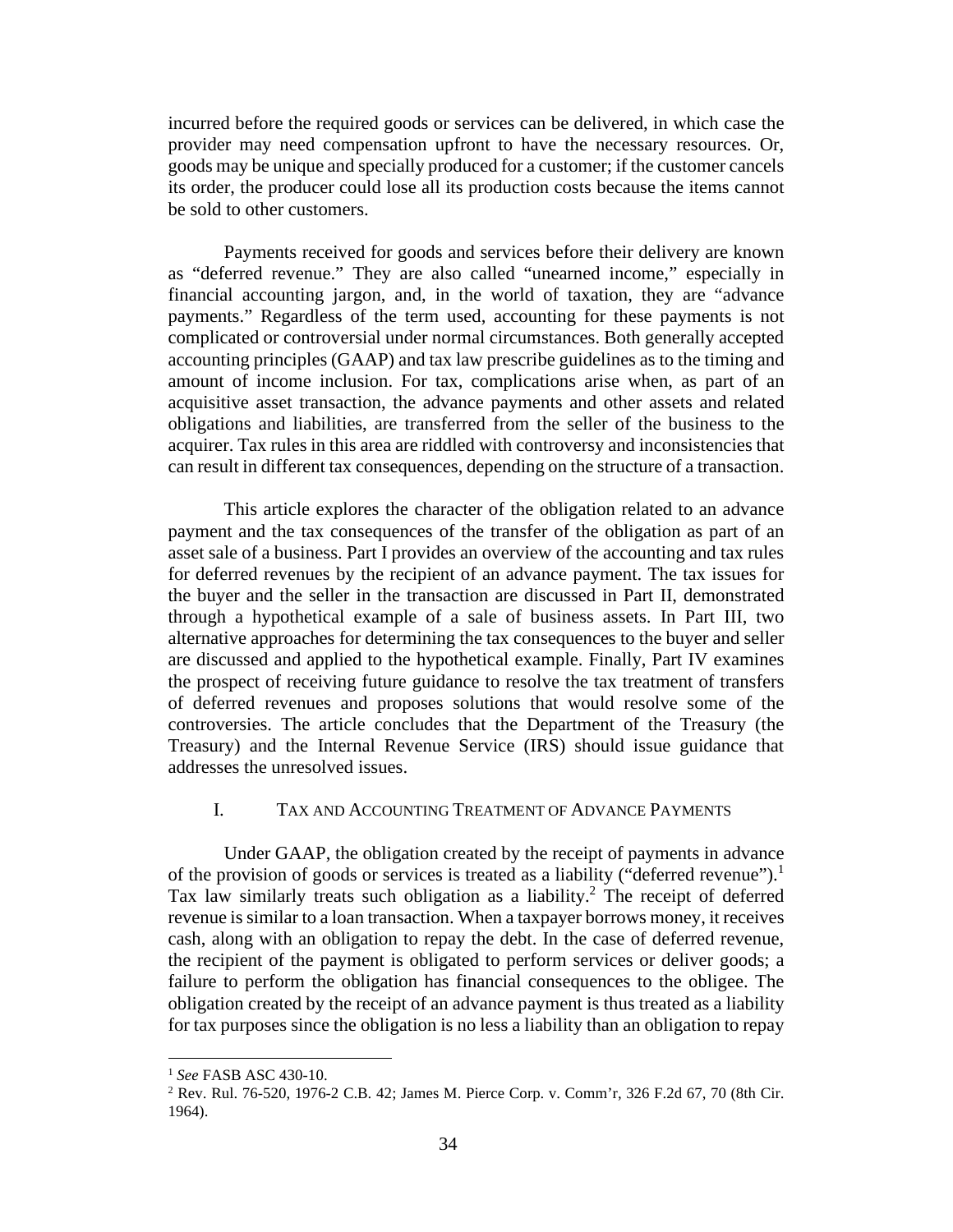a loan.<sup>3</sup> Under both scenarios, relief from the liability would generally result in recognition of income to the taxpayer. $4$ 

There is a major functional difference between deferred revenue liabilities and other types of financial obligations: deferred revenues ultimately will be recognized as income. Unlike a loan transaction, the taxpayer does not discharge its obligation by repaying the advance payment; instead, the taxpayer will deliver the goods or services under its contractual obligation so it can "earn" the "unearned" deferred revenues. For both GAAP and tax purposes, the taxpayer will eventually recognize income from an advance payment, although the timing is not always the same under the two regimes.<sup>5</sup>

GAAP does not allow recognition of revenue for goods or services until "the entity satisfies a performance obligation by transferring a promised good or service (that is, an asset) to a customer."<sup>6</sup> Therefore, an entity can receive payments in advance for a promise to deliver goods or services in the future but defer the inclusion of the amount received as revenue in its financial statements until a subsequent year when its performance obligations are met. An "advance payment" is defined, for tax purposes, as any payment that the taxpayer is permitted to include in its gross income in the year it is received if any portion of that payment is included in revenue by the taxpayer in its financial statement for a subsequent year.<sup>7</sup> This definition creates some equivalence between those payments defined as advance payments for tax purposes and those treated as deferred revenue under GAAP. This consistency, however, does not extend to the timing of inclusion of the payments in income, and income may be recognized for tax purposes before it is reported on financial statements, leading to a temporary book-tax difference.<sup>8</sup> Section 451(c) allows a taxpayer to either include advance payments in its gross income in the year received or elect to defer income recognition until a future year if certain conditions are met. Such deferral would not apply to a cash-basis taxpayer, who must include all advance payments in its gross income in the year of

<sup>&</sup>lt;sup>3</sup> A liability is defined as "the quality, state, or condition of being legally obligated or accountable; legal responsibility to another, or to society, enforceable by civil remedy or criminal punishment." In terms of its financial connotations, a liability is defined as "a financial or pecuniary obligation in a specified amount." *See Liability*, BLACK'S LAW DICTIONARY (10th ed. 2014).

<sup>&</sup>lt;sup>4</sup> I.R.C. § 61(a)(11). Section 108 provides exceptions to this general rule.

<sup>&</sup>lt;sup>5</sup> For GAAP recognition rules related to deferred revenue, *see* the transitional guidance in FASB ASC 606-10-25. For tax recognition rules, *see* I.R.C. § 451(c) and regulations issued in T.D. 9941, 86 Fed. Reg. 810 (Jan. 6, 2021).

<sup>6</sup> FASB ASC 606-10-25-4.

<sup>&</sup>lt;sup>7</sup> I.R.C § 451(c)(4); Treas. Reg. § 1.451-8(a)(1). Advance payments include amounts received for services, sale of goods, and certain related licensing arrangements, but exclude payments received for rents, insurance premiums, interest, and financial instruments and arrangements. I.R.C § 451(c)(1)(B).

<sup>8</sup> Section 451(b), enacted as part of the Tax Cuts and Jobs Act of 2017 (Pub. L. No. 115-97, § 13221, 131 Stat. 2113 (2017)), generally requires recognition of income for tax purposes no later than when the income is recognized on the "applicable financial statements" of the taxpayer. Thus, it is generally not possible for deferred revenues to be reported on financial statements prior to inclusion in income on the tax return.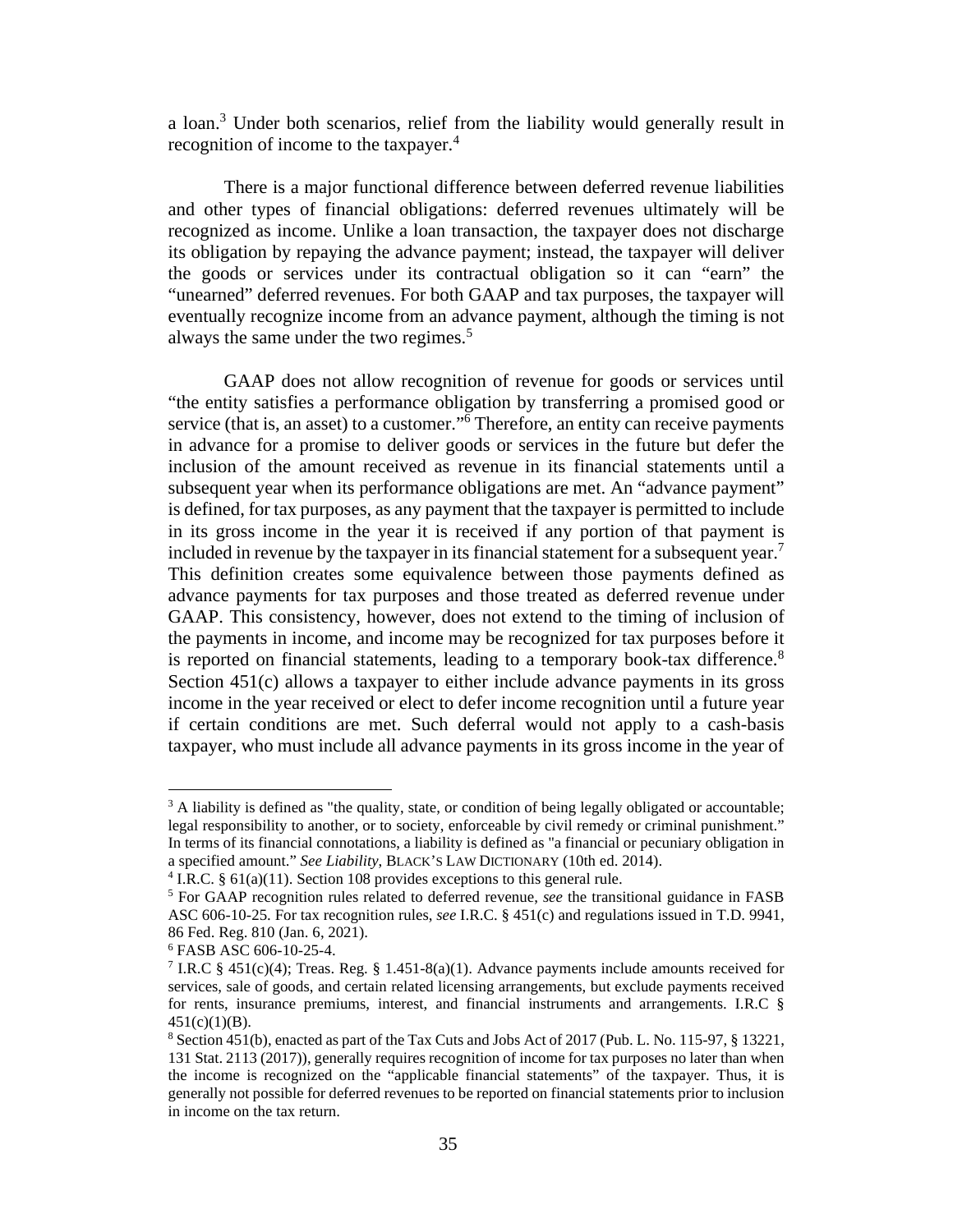actual or constructive receipt.<sup>9</sup> In addition, income from advance payments can be deferred only to the extent such payments are not included in its financial statements in the year of receipt.<sup>10</sup> Finally, unlike GAAP, the deferral is limited to one taxable year beyond the year in which the advance payment is received.<sup>11</sup>

### II. TRANSFER OF DEFERRED REVENUE LIABILITIES

Business asset acquisitions generally involve the transfer of many assets and liabilities. The negotiated price between the buyer and the seller is driven primarily by the value of the assets and the liabilities. The valuation of assets and liabilities, in isolation and in the aggregate, can be a complicated and subjective process and must consider the contractual rights and restrictions on the obligations being transferred, such as the right to assign or rescind the underlying contracts and termination rights and obligations. Deferred revenue obligations, created by the receipt of advance payments by the seller of the business assets, may be among the obligations transferred to the buyer. Regardless of whether the seller has previously recognized income, so long as the contractual obligation created by the receipt of an advance payment is not satisfied, the obligation is a liability.

The tax consequences to the parties to the sale are best illustrated through an example with a deliberately oversimplified set of facts. Assume that Sue Seller, an accrual-basis taxpayer, is a CPA who has been in practice for many years and wants to retire and sell her practice. In anticipation of her retirement, Sue has collected all receivables, paid all bills, and liquidated all other assets. The only asset to be transferred is goodwill, which has a fair market value of \$1 million.<sup>12</sup> She receives an offer of \$1 million from Bob Buyer, CPA, who also uses the accrual method for tax purposes.

Before the sale is finalized, a potential client approaches her about an engagement to audit one of his businesses for \$100,000, all of which would be paid upon signing a contract. Motivated by the cash offer and the potential additional exit value of her business, Sue signs a binding, noncancellable contract for the engagement and deposits the advance payment in her business bank account. Sue elects under § 451(c) to defer the inclusion of the advance payment in her gross income. After signing the contract for this new engagement, Sue discovers that, consistent with industry practices, a reasonable price for such an engagement would have been \$150,000. Were she to perform this audit, Sue would have done all the work herself for a fee of \$150,000. Thus, instead of creating additional value for her business, she has burdened her business with an unfavorable contractual agreement.

<sup>&</sup>lt;sup>9</sup> I.R.C § 451(a); Treas. Reg. § 1.446-1(c)(1)(i).

 $10$  I.R.C § 451(b).

<sup>&</sup>lt;sup>11</sup> I.R.C § 451(c)(1)(B).

 $12$  "Fair market value" is the price at which the property would change hands between a willing buyer and a willing seller, neither being under any compulsion to buy or sell and both having reasonable knowledge of relevant facts. *See, e.g.,* Treas. Reg. §§ 1.170A-1(c)(2), 20.2031-1(b), 25.2512-1; Elmhurst Cemetery Co. v Comm'r, 300 U.S. 37, 57 (1937).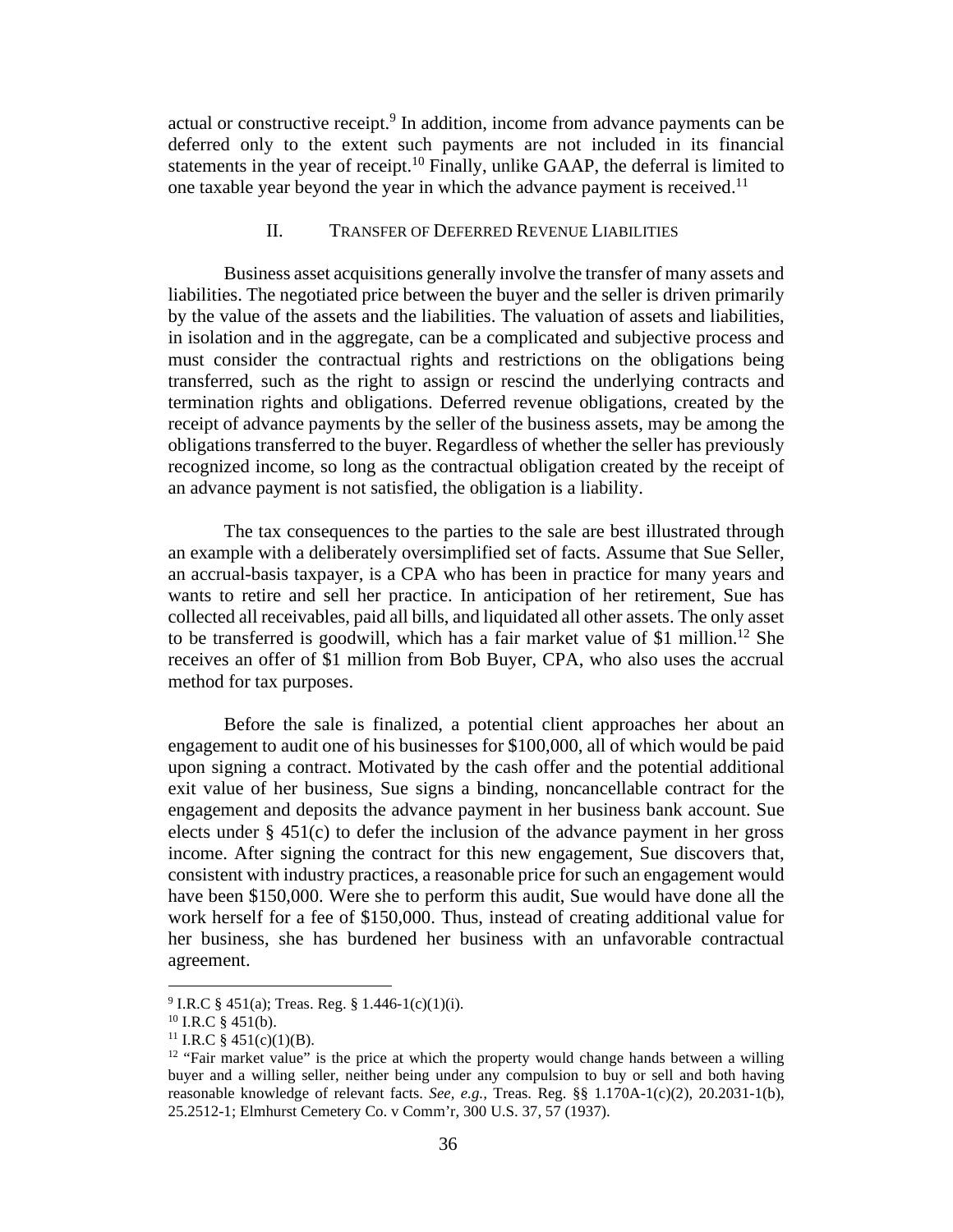Sue then consummates the sale of her practice to Bob, which now consists of goodwill worth \$1 million and cash in the bank of \$100,000. Bob realizes that buying the practice will result in an obligation to perform an audit that would typically generate \$150,000. Although Bob also would perform this audit himself, he knows this commitment would take his time away from similar engagements on which he could earn the fair price of \$150,000. Accordingly, Bob now offers to pay only \$950,000 for Sue's practice, reducing the \$1.1 million value of assets (cash and goodwill) by the \$150,000 "cost" of the obligation to perform the engagement. Sue agrees to the sale, regretting her poor business decision in accepting the audit engagement that cost her a net reduction of \$50,000 from the sales price of her practice.

Determining how Sue and Bob should treat the transfer of the advance payment in this business acquisition for tax purposes requires a review of the authorities for transfers of deferred revenue obligations.

#### A. *Buyer's Issues*

The buyer is presented with tax issues upon the acquisition of the assets of a business: allocation of consideration to assets, the amount of any deferred revenue liability, and income recognition. There is ambiguity in existing authorities and potential inconsistency in the application of the rules to taxpayers.

#### i. Asset Allocation

In a "business combination," GAAP requires the buyer to record all assets and liabilities at their fair values.<sup>13</sup> Thus, the buyer of a business with an advance payment would record both a liability for the unearned revenue and an additional asset received in exchange for the liability assumption at the time of the combination. For example, if a business with an unearned revenue obligation of \$100,000 is acquired for a cash payment of \$1 million, the acquirer would record total assets of \$1.1 million and a liability of \$100,000. The presumption would be that, absent the unearned revenue liability, the acquirer would have paid \$1.1 million cash for those same assets. The amount of the deferred revenue liability is

<sup>&</sup>lt;sup>13</sup> FASB ASC 805-20-30-1. For purposes of Topic 805, the term "business combination" is defined as "a transaction or other event in which an acquirer obtains control of one or more businesses. Transactions sometimes referred to as true mergers or mergers of equals also are business combinations." *See* FASB ASC 805-10-20, Glossary. Thus, while the asset sale described in this hypothetical is included in that definition, under GAAP the definition includes all types of business acquisitions wherein one entity gains control of another, the rules for accounting for the tax consequences of which may be substantially different from those discussed in this article.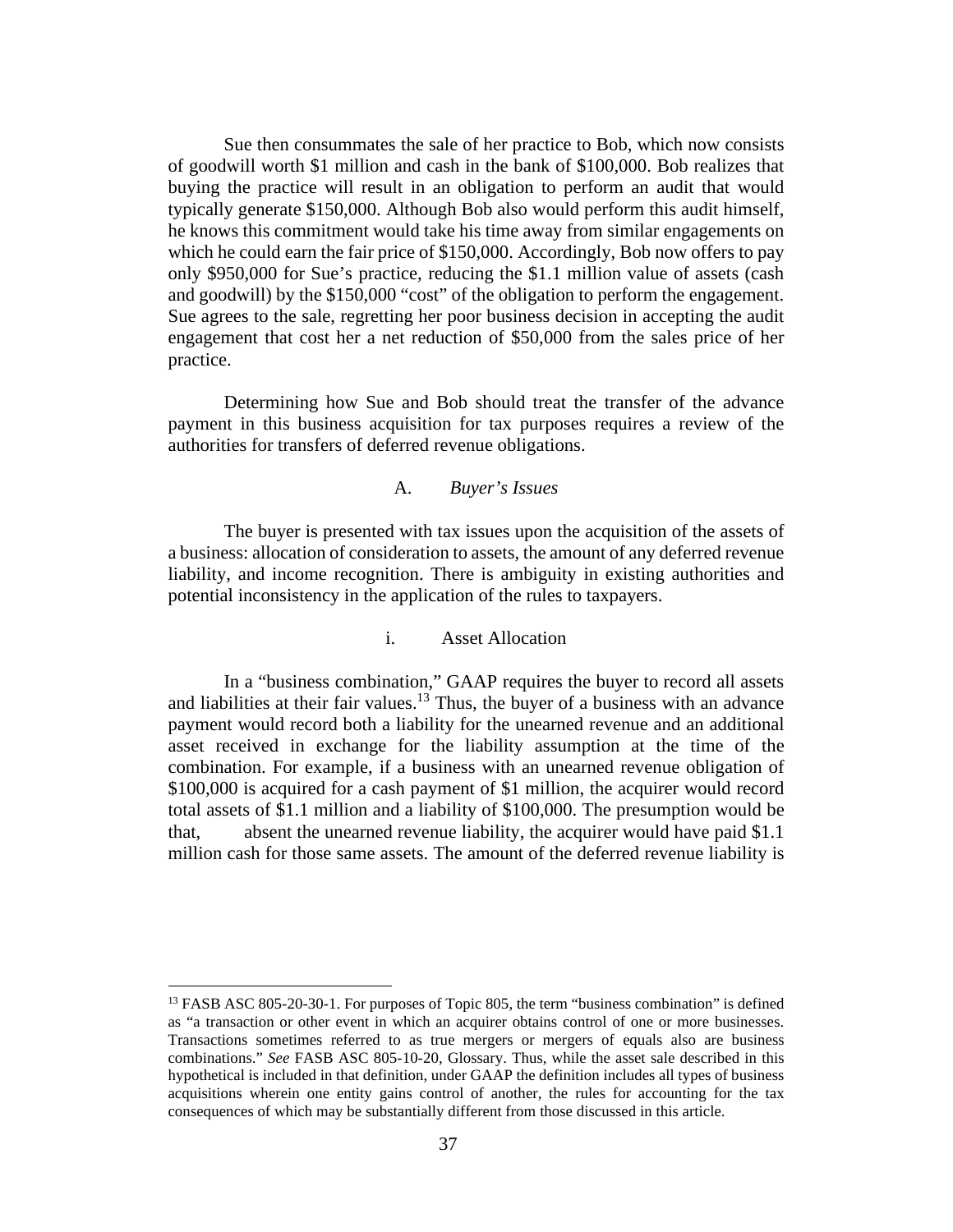its fair value, if determinable, $14$  and the asset is recorded as goodwill under the residual method.<sup>15</sup>

The amount of the goodwill is the difference between the cash consideration paid to acquire the business and the excess of the fair value of its identifiable assets over its liabilities. Thus, treating the deferred revenue as a liability creates additional goodwill by reducing the net fair value of the identifiable assets.<sup>16</sup> This financial reporting reflects the fact that, in economic terms, the buyer has received an asset in the business acquisition, along with an obligation to perform services or deliver goods at its own cost (i.e., a liability). Consistent with general financial reporting principles, receiving the additional goodwill does not give rise to income, because it is burdened by a liability of an equal amount. When the buyer performs the required services or delivers the required goods, it will recognize the revenue associated with the asset, recording a debit to deferred revenue to extinguish the liability and a credit to a revenue account.<sup>17</sup> The additional goodwill is not affected by the performance of services and the recognition of revenue.<sup>18</sup>

The tax consequences to the buyer for assuming the deferred revenue liability mirror to some extent the financial accounting principles, although there are significant differences in the details and timing. Similar to GAAP, the target entity's liabilities assumed in the acquisition are included in the amount of consideration.<sup>19</sup> Section 1060 requires a residual allocation methodology wherein the total consideration is allocated among the acquired assets by reference to their fair market values, with any remaining amount allocated to goodwill.<sup>20</sup> The amount assigned to each asset may not be identical under GAAP and tax because of minor differences in the allocation methodologies used by the two regimes. $2<sup>1</sup>$ 

<sup>&</sup>lt;sup>14</sup> FASB ASC 805-20-25-19; FASB ASC 805-20-30-9. As an example, the guidance under FASB ASC 805-20-30-9 posits that the value of a contingent liability for warranty reserves can often be estimated and should therefore be recorded at the estimated amount.

<sup>15</sup> FASB ASC 805-30-30-1.

<sup>&</sup>lt;sup>16</sup> *Id.* The GAAP methodology is comparable to the residual methodology used to account for an "applicable asset acquisition" for tax purposes under § 1060. Although the mathematical formulas used in the computation of goodwill appear to be different for GAAP and tax, they produce the same result (except for any differences attributable to the details of the allocation methods).

<sup>&</sup>lt;sup>17</sup> FASB ASC  $606-10-25-1$  and transitional guidance in FASB ASC  $606-10-65-1$ .

<sup>&</sup>lt;sup>18</sup> The amount of goodwill recorded on the books of an acquired entity generally does not change unless it is determined to be impaired. If impaired, goodwill is written down and an impairment loss is recognized on the financial statements in the year of impairment. *See* FASB ASC 350-20-35-1.

<sup>&</sup>lt;sup>19</sup> Treas. Reg. § 1.338 -5(b)(1)(iii). The seller also includes the amount of those liabilities in its consideration amount (amount realized). Treas. Reg. § 1.338-4(b)(1)(ii).

<sup>&</sup>lt;sup>20</sup> I.R.C. §§ 338(b)(5), 1060(a)(2); Treas. Reg. § 1.338-6.

<sup>&</sup>lt;sup>21</sup> The tax allocation methodology under Regulation  $\S 1.338-6$  allocates total consideration between seven classes of assets based on their aggregate fair market values and further among the assets of each class in proportion to their relative fair market values. This may, in some circumstances, result in a different consequence from GAAP's across-the-board fair value allocation. In addition, while "fair value" is defined almost identically in GAAP to the tax definition of "fair market value," there are differences in isolated circumstances. Finally, GAAP and tax have different rules for including the transaction costs incurred in the total amount allocated to the assets. Because of these disparities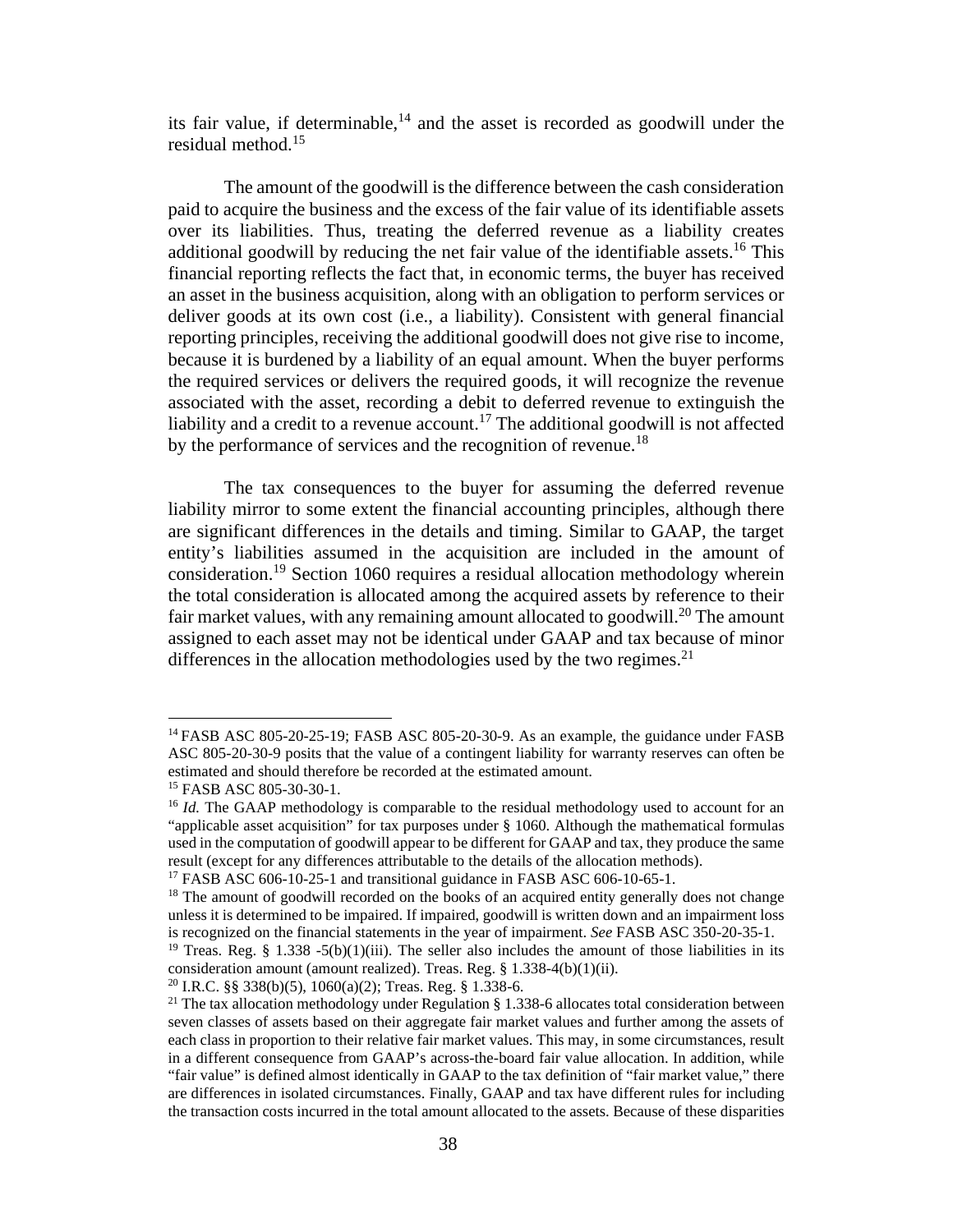The timing of the measurement of the goodwill also differs. For tax purposes, although deferred revenues are liabilities,  $^{22}$  they are not "taken into account" at their acquisition date. "A liability is incurred, *and generally is taken into account for Federal income tax purposes*, in the taxable year in which all the events have occurred that establish the fact of the liability, the amount of the liability can be determined with reasonable accuracy, and economic performance has occurred with respect to the liability."<sup>23</sup> Any liability that meets this threepronged test is taken into account through a deduction or capitalization in the year all tests are met.<sup>24</sup> The mere accrual and recording of a liability on the books, such as a warranty reserve or deferred revenue, does not give rise to a tax deduction, however. Even if the amount of such liability can be determined with reasonable certainty, economic performance must have occurred, which requires the performance of services, delivery of goods, use of property, or making certain payments.<sup>25</sup>

A deferred revenue liability is an obligation to deliver goods or services. The existence of this liability is established when the taxpayer accepts an advance payment and, in return, agrees to the related contractual obligation. Arguably, the amount of this liability can be determined with reasonable accuracy, by reference to the amount of cash received, the costs involved in the performance of the obligation, or the amount that an unrelated third person would require to assume that liability.<sup>26</sup> This leaves the third condition of economic performance absent, because the taxpayer has not incurred the costs associated with the delivery of the goods or services with respect to which the advance payments were received.<sup>27</sup> The lack of economic performance prevents an immediate deduction for the deferred revenue liability.

In an asset acquisition, the buyer's aggregate tax basis in the acquired assets includes the amount of the seller's liabilities assumed in the transaction.<sup>28</sup> However, where a liability has not been taken into account under general tax principles, the total basis of the acquired assets does not include the amount of that liability until and unless that liability is taken into account in a subsequent period.<sup>29</sup> For assumed liabilities for which economic performance has not occurred at the time of acquisition, the buyer obtains additional basis in the acquired assets when economic

in methodology, the amount allocated to each asset may not always be the same for GAAP and tax purposes.

 $^{22}$  Rev. Rul. 76-520, 1976-2 C.B. 42; James M. Pierce Corp. v. Comm'r, 326 F.2d 67, 70 (8th Cir. 1964).

<sup>&</sup>lt;sup>23</sup> Treas. Reg. § 1.446-1(c)(ii) (emphasis added).

 $^{24}$  *Id.* 

<sup>&</sup>lt;sup>25</sup> I.R.C. § 461(h)(2).

<sup>26</sup> This premise may be open for debate. As discussed *infra* Part II.A.ii, determination of the amount of the liability is not clear.

<sup>&</sup>lt;sup>27</sup> Treas. Reg. § 1.461-4(d)(4).

<sup>&</sup>lt;sup>28</sup> I.R.C. §§ 338(b)(5), 1060(a); Treas. Reg. § 1.338-5(b)(1)(iii).

<sup>&</sup>lt;sup>29</sup> Treas. Reg. § 1.338-5(b)(2)(ii).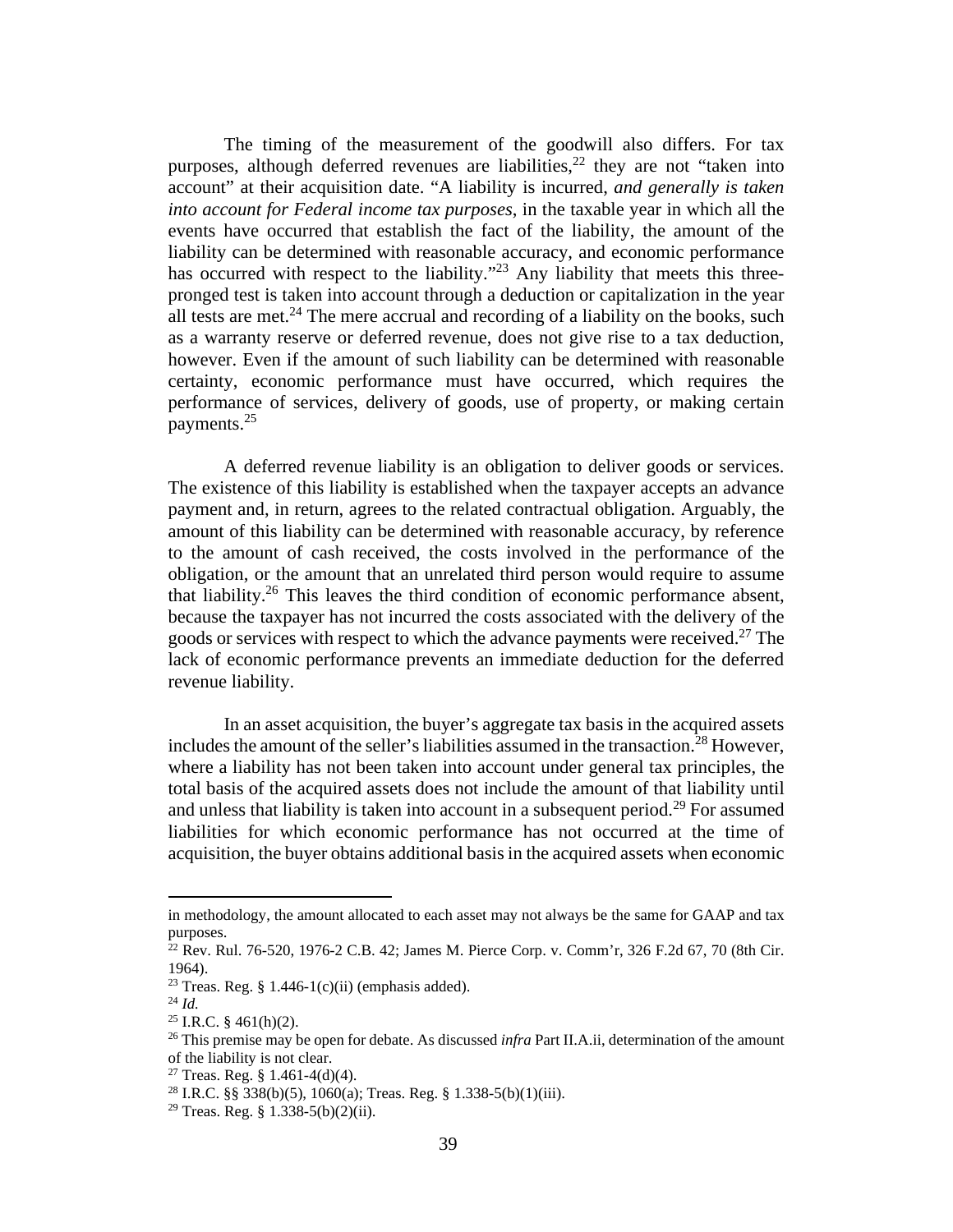performance has occurred.<sup>30</sup> Thus, the buyer would obtain no additional basis in the acquired assets as goodwill until the buyer has performed the services or delivered the goods for which the advance payments were made. Hence, contrary to GAAP, the basis increase is delayed until economic performance has occurred.

This timing issue carries tax consequences. While GAAP does not provide for amortization of goodwill, acquired goodwill is amortizable for tax purposes over a 15-year period under § 197. Therefore, a delay in recognition of the basis for goodwill would result in a deferral of the associated amortization deduction. Although § 197(a) provides that the amortization of acquired intangibles begins with the month in which such intangibles are acquired, this additional basis is amortized over the remaining recovery period beginning when it is properly included in the basis of the asset.<sup>31</sup> If this inclusion occurs after the asset's recovery life has expired, the taxpayer is entitled to an ordinary deduction for that additional amount in the year of inclusion.

#### ii. Amount of Deferred Revenue Liability

The correct amount of a deferred revenue liability is not certain. GAAP recognizes the acquisition date fair value of the liability as the amount assumed by the buyer.<sup>32</sup> In the example, the amount of the liability for GAAP purposes would most likely be \$150,000, which is the amount the parties agreed upon in determining the cash consideration for the encumbered assets. For tax purposes, the amount of a liability is normally measured by the cost of the required economic performance.<sup>33</sup> In the example, Bob will incur no actual costs in performing the contractual obligations he assumed. Whether Bob has assumed a liability with no value in the transaction or a liability with a value equal to the economic burden associated with the obligation to perform the audit is an issue that has not been addressed in the existing authority.

The amount of the liability assumed has a tax consequence, because that amount is included in his basis in the acquired assets. If, based on the amount of costs Bob will incur, the amount of liability assumed by Bob is zero, his basis in the acquired assets is  $$950,000.<sup>34</sup>$  If instead the amount of the liability is determined based on economic burden, his basis in those assets will be greater. Considering that the value of the acquired assets is \$1.1 million, the value of the liability assumed by Bob should be more than zero.

<sup>30</sup> *See* Treas. Reg. § 1.338-5(b)(2)(iii) Ex. 2.

<sup>31</sup> Treas. Reg. § 1.197-2(f)(2). *See also* Albany Car Wheel Co. v. Comm'r, 40 T.C. 831 (1963), *aff'd per curiam*, 333 F.2d 653 (2d Cir. 1964); Meredith Corp. v. Comm'r, 102 T.C. 406 (1994). <sup>32</sup> FASB ASC 805-20-30-1.

<sup>&</sup>lt;sup>33</sup> Treas. Reg. §§ 1.461-4(d)(4)(i), 1.461-4(d)(7) Ex. 1, 1.461-4(d)(7) Ex. 2.

<sup>&</sup>lt;sup>34</sup> Under the residual method, Bob's total consideration amount of \$950,000 would be allocated \$100,000 to cash and \$850,000 to goodwill, which is amortizable over 180 months under § 197.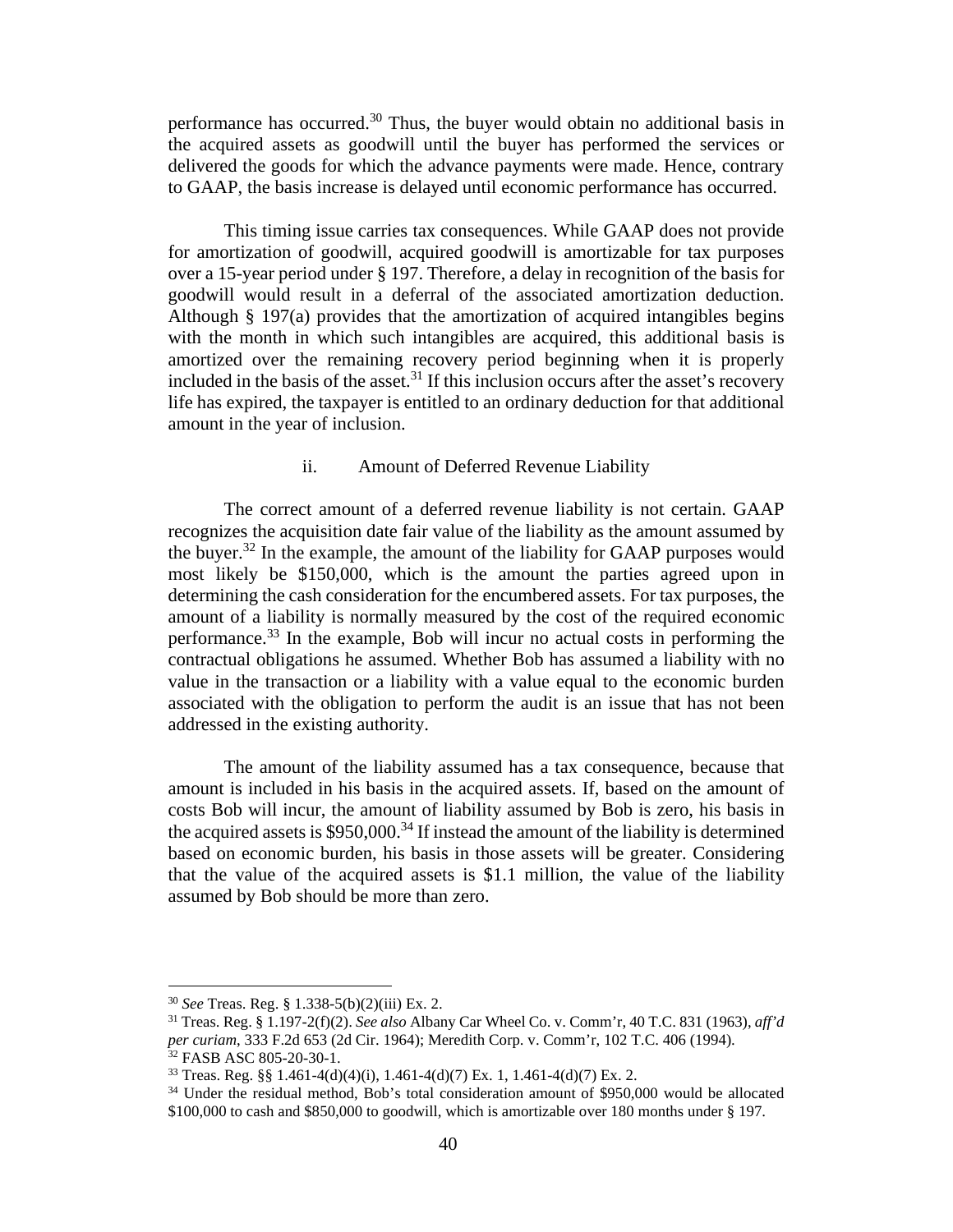Regulations address the out-of-pocket costs incurred by the taxpayer who originally incurred the liability as the cost of economic performance.<sup>35</sup> For that taxpayer, the use of out-of-pocket costs is appropriate, because the issue is the amount to be deducted for the liability. Including the opportunity costs of the additional income that the taxpayer will forgo by performing the required contractual tasks would not be appropriate, because the taxpayer will not include that lost income in its taxable income. By contrast, in a situation where the taxpayer assumes a liability as part of an asset acquisition of a business, valuation of the cost (or burden) associated with that liability should include not only the out-of-pocket costs of performance but also the opportunity costs of the income the acquirer must forgo from other work. In other words, the amount of the liability should be the amount by which the parties agree to reduce the total consideration, which generally would include the buyer's opportunity costs. This issue is not addressed in the regulations.

Judicial precedent hints at the possibility that where a buyer in an asset acquisition assumes an obligation to perform contractual obligations for less than a normal profit, the shortfall is treated as an assumed liability. However, this dictum is not clear enough to firmly establish this principle. In *Commissioner v. Oxford*  Paper,<sup>36</sup> the taxpayer acquired several assets (including cash) in exchange for the assumption of a lease in perpetuity. To the extent the present value of total payments due under the lease exceeded the cash the taxpayer received, the court viewed the taxpayer as having assumed a burden (a liability) in exchange for the other assets. Accordingly, the court assigned a depreciable basis to the acquired assets equal to the amount of such excess. The amount of the liability related to the lease was determined by reference to the amount of the required lease payments, and the question of opportunity cost did not arise.

Similarly, in a private letter ruling, the IRS acknowledged that the cost of terminating a contractual agreement assumed as part of an asset acquisition must be capitalized to the acquired assets.<sup>37</sup> In the ruling, the seller of a business transferred several contracts to the buyer as part of the sale. Each contract was valued as either a benefit (for which one would pay to assume) or a burden (for which one would pay another to assume). After the acquisition, the buyer paid a fee to terminate one of the unfavorable contracts acquired, and the IRS ruled that the fee was a deductible expense, because the contract became disadvantageous in the buyer's hands after the assets had been acquired. Thus, the IRS implicitly acknowledged that the fee would have been capitalized had the contract been disadvantageous (a burden) at the time of the acquisition.

In both *Oxford* and the ruling, the amount of the liability resulting from an unfavorable contract was determined by reference to the buyer's out-of-pocket costs. Neither discussed the effect of the forgone profits (that is, the buyer's

<sup>35</sup> *Id.* Treas. Reg. §§ 1.461-4(d)(4)(i), 1.461-4(d)(7) Ex. 1, 1.461-4(d)(7) Ex. 2**.** 

<sup>36</sup> 194 F.2d 190 (2d Cir. 1952).

<sup>37</sup> Priv. Ltr. Rul. 200730014.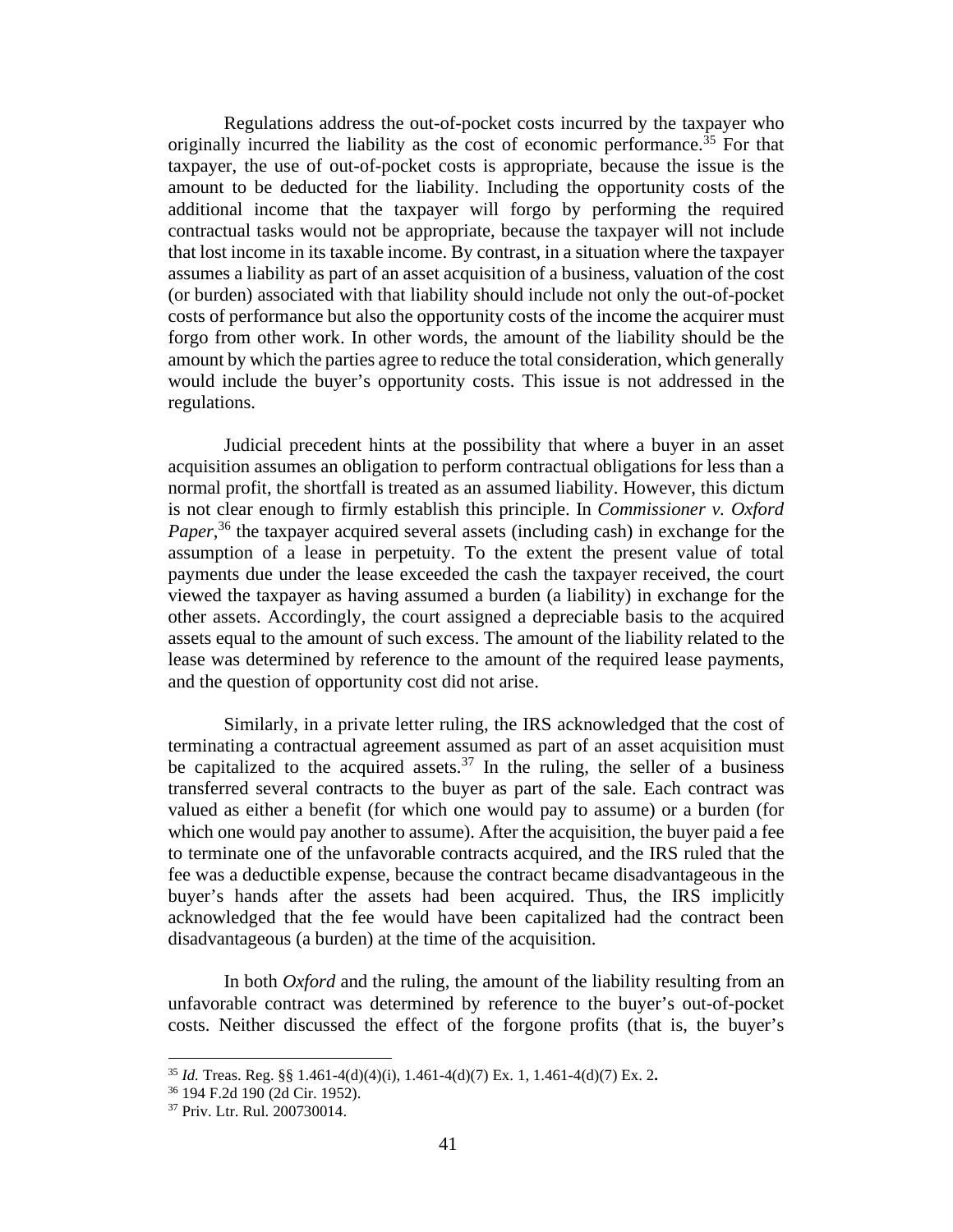opportunity cost of performing the obligations) under an assumed contract. An argument can be made that the buyer should also obtain basis in additional goodwill for the economic cost of the forgone profits in assuming the obligation. In the example, going strictly by costs of performance, Bob would get no additional basis in goodwill, since he would perform all the required services himself at no cost. Yet, the opportunity cost of performing those services would be \$150,000 (the income he would forgo from performing services for paying clients). The most economically sound position would be that Bob should get an additional \$150,000 basis in the acquired goodwill, because the total basis in the assets would equal their fair market value at acquisition of \$1.1 million (considering the bases of both cash and goodwill).<sup>38</sup>

Revenue Ruling 76-520<sup>39</sup> provides the IRS's most direct analysis as to the treatment of future performance obligations assumed in an acquisition of assets. In the ruling, assets and liabilities of a publishing business were transferred through a nontaxable liquidation of a subsidiary. Under the tax law in effect at the time, the bases of the assets to the distributee were determined by reference to the basis of the stock of the liquidated subsidiary, plus the liabilities assumed by the distributee in the liquidation. The ruling held that the distributee was required to capitalize costs incurred in servicing the deferred revenue contracts acquired from the seller, because liabilities were assumed as part of the distribution. Under the logic of this ruling, such costs would also be required to be capitalized by the buyer in a taxable asset acquisition of a business, since assumed liabilities generally increase the basis of the acquired assets. The liabilities would be included in the buyer's bases as additional goodwill when economic performance occurs, with the cost recovered through amortization.<sup>40</sup> The ruling also determined the cost of performance to be the cost of satisfying an obligation assumed from the other party.

The treatment prescribed by Revenue Ruling 76-520 denies a deduction for any costs of performance on obligations assumed with respect to the deferred revenue obligations in the year incurred. Instead, under the ruling, those performance costs are added to the basis of the acquired assets and recovered over the remaining depreciable lives of those assets. The amount of additional basis is determined with respect to the amount of the cost incurred for such performance, without any consideration of a reasonably expected profit.

<sup>&</sup>lt;sup>38</sup> This would be consistent with the GAAP treatment. GAAP would assign a "fair value" to the unearned revenue liability equal to \$150,000—the amount an unrelated party would require to assume that obligation. Thus, Bob would get the full book value of \$1.1 million in the acquired assets, including \$1 million assigned to goodwill. In exchange, GAAP would require Bob to recognize \$150,000 of income as he performed the services required under that obligation. *See* FASB ASC 606-10-25-1 and transitional guidance in FASB ASC 606-10-65-1.

<sup>39</sup> 1976-2 C.B. 42.

<sup>40</sup> *See*, *e.g.,* Illinois Toolworks, Inc. v. Comm'r, 355 F.3d 997 (7th Cir. 2004); Pacific Transp. Co.

v. Comm'r, 483 F.2d 209 (9th Cir. 1973); Haden v. Comm'r, 165 F2d 588 (5th Cir. 1948).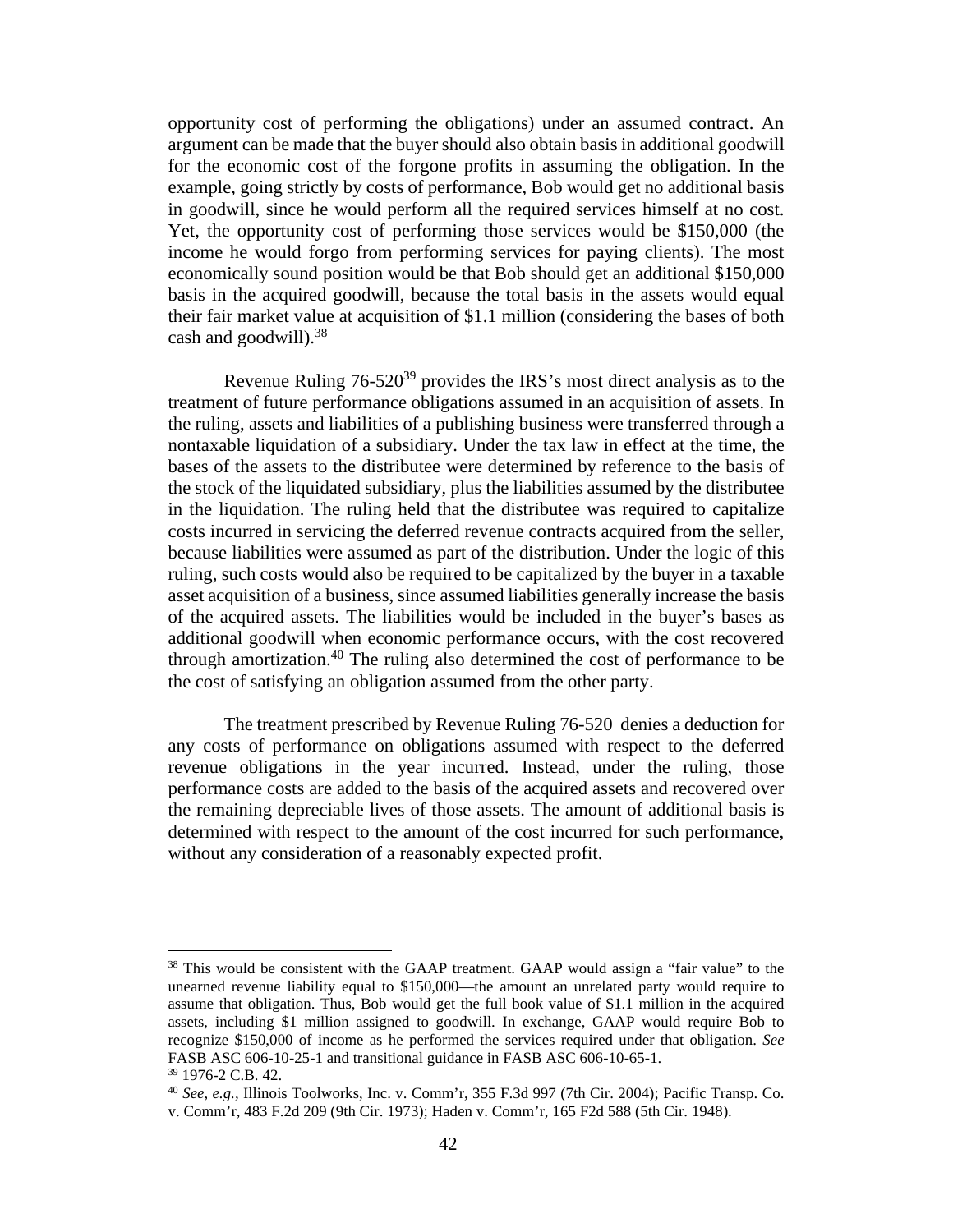#### iii. Income Recognition

An additional issue is whether the buyer should recognize income from its performance under the deferred revenue obligation. A further question is whether such income would be recognized immediately upon consummating the acquisition transaction or upon performance of service or delivery of goods. GAAP requires income recognition upon performance.<sup>41</sup> In the example, should Bob recognize \$150,000 as income (the deferred revenue amount), and does the answer depend on whether Sue already recognized the income?

The IRS addressed the question as to income inclusion in Revenue Ruling 71-450.<sup>42</sup> In the ruling, *S*, the owner of a newspaper business, sold all assets of the business and transferred all its liabilities to *P*, the purchaser. *S* had received cash for prepaid subscriptions before the sale. The parties effected the transaction in two parts under separate agreements. In the first part, *P* paid cash for all the assets and assumed all the liabilities except for the unearned revenue for the prepaid subscriptions. In the other, *S* paid cash to *P*, equal to the amount of the prepaid subscriptions. The IRS held that the payment made by *S* to *P* for assuming the unearned revenue liability was gross income to *P*. <sup>43</sup> The amount of cash paid by *P* to *S* was the net of the gross amount paid for the assets and the amount *S* received for assuming the deferred revenue liability.

To draw a parallel to the hypothetical, Sue and Bob could have documented the sale as two separate transactions: one in which Bob paid Sue \$1.1 million for the assets of her practice (cash and goodwill), and another wherein Sue paid Bob \$150,000 for performing the audit she was contractually obligated to perform. Changing the mechanics of the transaction in this manner would not change its substance. The result would be a net cash payment of \$950,000 by Bob to Sue for all assets and liabilities of her practice. Therefore, Sue and Bob should be able to apply this methodology to their transaction without changing its form.

Revenue Ruling 71-450 does not address the question of when the revenue is included in the buyer's income. A payment made by the seller to the buyer would be an advance payment includible in his gross income under relevant tax principles.<sup>44</sup>

<sup>41</sup> FASB ASC 606-10-25.

<sup>42</sup> 1971-2 C.B. 78.

<sup>&</sup>lt;sup>43</sup> Although not discussed in the ruling, the buyer could defer the income recognition if it uses the accrual method. In the case of prepaid subscription revenues, § 455 allows an election for indefinite deferral of income during the period of time the taxpayer has a performance obligation. The facts and rulings of Revenue Ruling 71-450 can be extended to a similar transaction related to advance payments received for delivery of goods or performance of services, where an election to defer income recognition can be made under  $\S 451(c)$ . The fact that the deferral in the latter case would not be indefinite should not affect the application of the basic premise of the ruling.

<sup>44</sup> In the ruling, the advance payments would be subject to deferral under § 455. In the example, Bob would be considered to have received an advance payment, the amount of which he could elect to defer under § 451(c).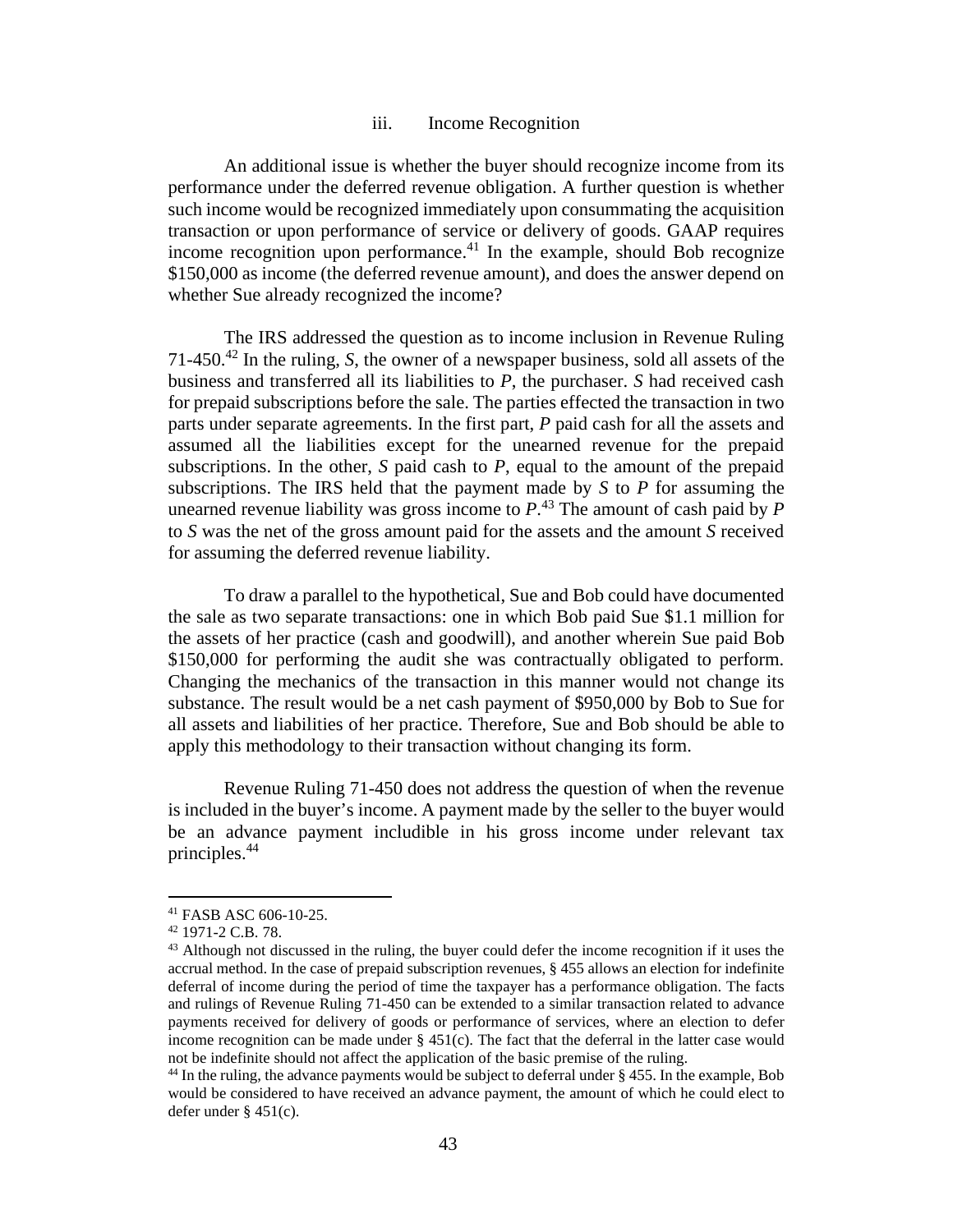#### iv. Inconsistent Approaches

The approaches prescribed by the IRS for determination of the amount of the liability to be included in the buyer's total basis of the acquired assets in Revenue Ruling 76-520, on the one hand, and for inclusion of the advance payment in the income of the buyer in Revenue Ruling 71-450, on the other hand, create an interesting conflict. In requiring the buyer to include the cost of performance in the basis of the assets, Revenue Ruling 76-520 disallows a current deduction of those costs by the buyer. Yet, Revenue Ruling 71-450 requires the buyer to include the amount of the advance payments in his gross income. The two requirements result in the buyer recognizing income for performing contractual obligations but being barred from currently offsetting the cost of such performance against the income recognized.<sup>45</sup>

This inconsistency results from combining two sources of authority issued from different perspectives that were not intended to be superimposed. Revenue Ruling 71-450 treats the buyer as if he received the advance payments in a transaction separate from the acquisition of the assets. As such, the buyer should be entitled to a deduction for the costs related to the income recognition as he would if the separate transaction were the only one he was engaged in. But the buyer in Revenue Ruling 76-520 is presumed to have acquired the assets subject to the deferred revenue liabilities, all as part of the same transaction. Those are two mutually exclusive presumptions and cannot be made simultaneously regarding the same transaction. Instead, one approach or the other should be adopted by the buyer. As both rulings are still in effect and the IRS has published no clarifying guidance, a buyer would appear to have a choice as to which approach to use.

Revenue Ruling 76-520 does not consider a reasonable profit margin, which can result in taxpayers having different tax consequences from substantially the same transaction, depending on how their post-transaction operations are structured. In the example, Bob would get an initial basis of \$950,000 in the acquired assets equal to the cash he paid Sue. He would not be allowed to deduct the costs of performing his contractual obligation on the acquired audit engagement but would add those costs to basis for the acquired assets (in this case, additional goodwill). Since Bob plans to do all the work himself, he would have no out-ofpocket costs. Therefore, Bob's total basis in the assets would remain \$950,000— \$100,000 cash and \$850,000 amortizable goodwill. Another taxpayer in Bob's situation might instead contract with another firm to perform this audit for the \$150,000 going price for such services. Doing so would free up that taxpayer's time

<sup>45</sup> Revenue Ruling 71-450 is silent as to the timing of inclusion in the buyer's income. The inclusion is subject to the buyer's method of accounting and its election, if any, to defer the income. In the transaction described in the ruling, § 455 would allow for deferring the income from prepaid subscriptions and recognizing the income as subscription obligations were performed. Therefore, a buyer receiving advance payments for delivery of goods or performance of services is allowed to defer income recognition as permitted under § 451.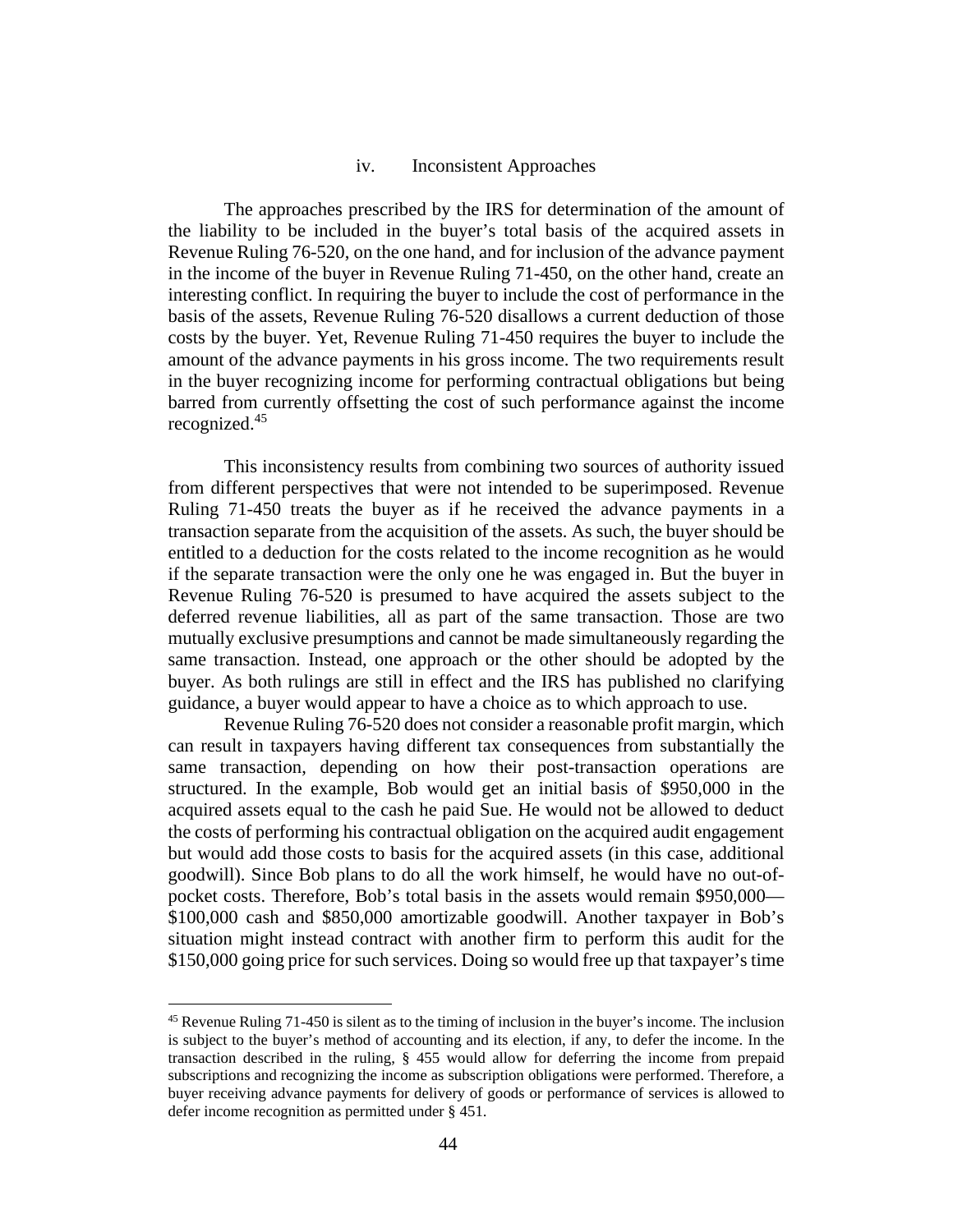to perform equivalent services to his clients and earn \$150,000. That taxpayer would economically be in the same position as Bob, since he earned the \$150,000 profit that Bob chose to forgo but ended up paying that amount to another firm. Yet, that taxpayer would be in a different tax position, as the \$150,000 paid to the subcontractor would be added to the basis of its acquired goodwill. Thus, he would have goodwill of \$1 million to amortize, whereas Bob would have only \$850,000 of goodwill, even though Bob and the other taxpayer are in the same economic position. They have both performed the same work, with the same value, and they are out of pocket the same net amount of cash from the transaction. Certainly, the other taxpayer's tax consequences would more accurately reflect his economic reality than do Bob's tax consequences, as the taxpayer's goodwill would be \$1 million, which is its fair market value. This inconsistency is created by the failure of Revenue Ruling 76-520 to consider a reasonable profit margin as an opportunity cost of performance and its requirement to capitalize only out-of-pocket costs of the buyer post-acquisition.

#### B. *Seller's Issues*

The seller in an asset sale with deferred revenue liabilities also faces tax issues. The first issue is whether the seller recognizes income from advance payments on which no income has been recognized at the time of the sale. There is no controversy regarding this question: the seller must recognize any deferred income at the time of the sale. Regulations generally require income inclusion when the taxpayer ceases to exist, or its obligation for the advance payments is satisfied or otherwise ends because of a taxable transaction.<sup>46</sup> In the example, Sue recognizes \$100,000 of income at the time of the sale. A second issue is whether the seller increases its amount realized by the amount of the deferred revenue obligation. A third issue is whether the seller can take a deduction for the deferred revenue liability upon completing the transaction. These issues are controversial.

In a landmark case, *James M. Pierce Corporation v. Commissioner*, the Eighth Circuit Court of Appeals ruled that the seller is entitled to a deduction for a deemed payment of the liability associated with an advance payment.<sup>47</sup> In the court's view, the assumption by the buyer of the seller's performance obligation is akin to the constructive receipt of cash by the seller, followed by a separate payment by the seller to the buyer equal to the deferred revenue:

By [the buyer's] assumption of the obligations which those reserves represented, the taxpayer's cash received on the sale of the business was reduced. This is just as much an out-of-pocket payment by the taxpayer as if it had first received the gross amount from Prairie and then repaid Prairie cash equal to the amount of the reserves. It is just as much an out-of-pocket payment by the taxpayer as if, in fiscal 1957, it had used other available cash of its own and

<sup>46</sup> Treas. Reg. § 1.451-8(c)(4).

<sup>47</sup> James M. Pierce Corp. v. Comm'r, 326 F.2d 67 (8th Cir. 1964).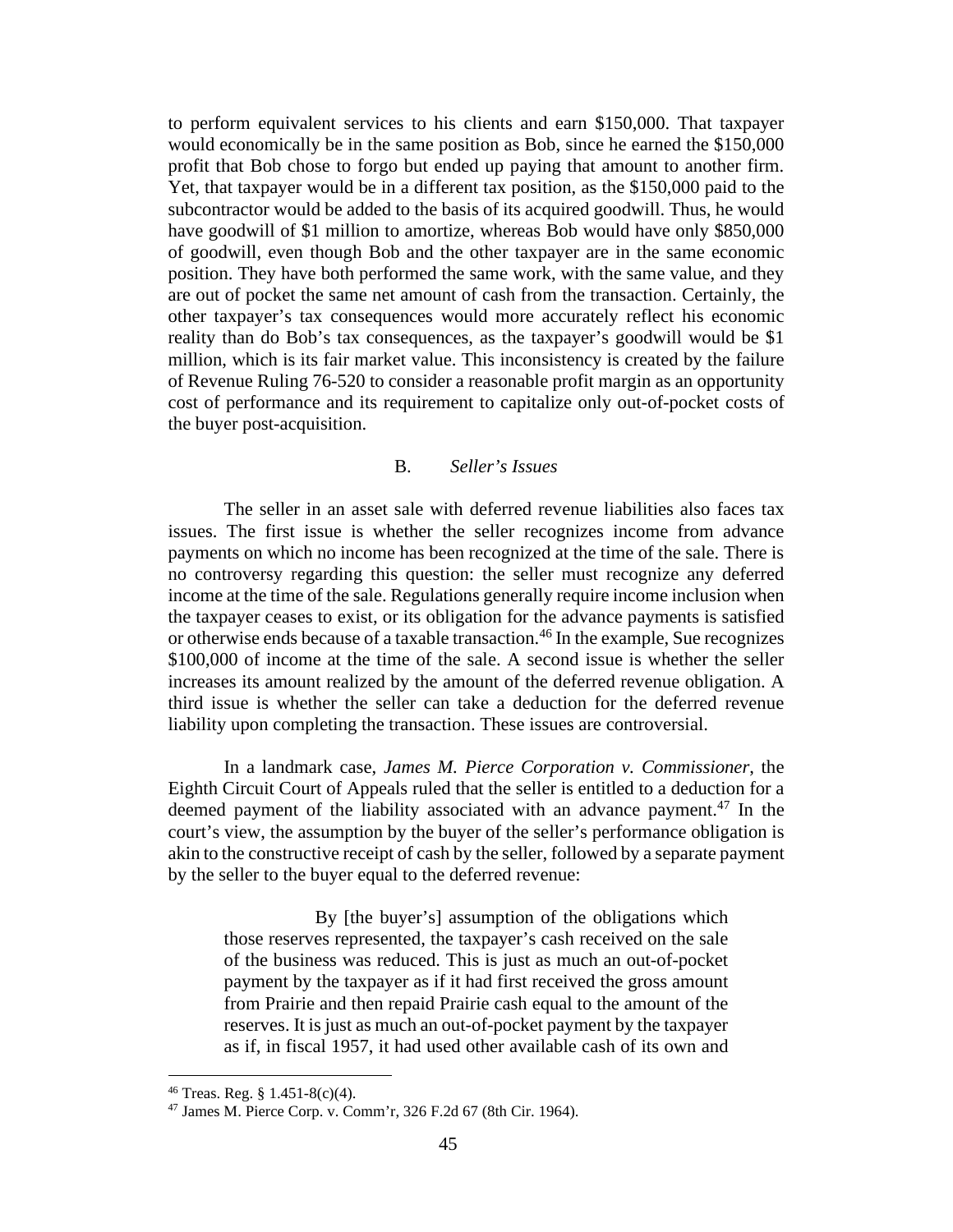on its own initiative refunded the subscribers the amounts of their unearned or redeemable subscriptions.<sup>48</sup>

The IRS has ruled consistently with *Pierce*. In Revenue Ruling 68-112,<sup>49</sup> the buyer and seller made an arrangement separate from a business asset sale, wherein the seller paid the buyer cash to assume the seller's liability for prepaid newspaper subscriptions. The seller had deferred income recognition under § 455. The IRS ruled that the seller was entitled to a deduction for this payment under § 162, reasoning that the taxpayer would have been entitled to a deduction had it paid an equivalent amount directly to the subscribers to extinguish the liability.

The *Pierce* opinion did not directly address whether the amount of the liability would be included in the seller's amount realized. Under the law in effect at the time, the sale of the business assets as part of the plan of a complete liquidation was a nontaxable event.<sup>50</sup> As such, the inclusion of the liabilities in the amount realized would have had no tax consequences. However, the court considered the assumption of the obligation by the buyer as equivalent to a payment of cash to the seller, and the payment of that cash by the seller to satisfy the obligation.<sup>51</sup> The deemed receipt of cash by the seller would be an additional amount realized on the sale and would have been included in the computation of gain or loss had the sale of assets been taxable. This implicit conclusion in a taxable transaction is founded on general regulatory authority. In any sale or disposition of property, the amount realized includes any liability that the transferor is relieved of  $5^2$  More specifically, in a taxable sale of business assets, the regulations include liabilities assumed by the buyer in the computation of the amount realized by the seller, with no exception for a deferred revenue liability.<sup>53</sup>

The inclusion in the amount realized is not a substitute for recognition of deferred income from the advance payment. The two occur concurrently, under the different sources of authority.<sup>54</sup> The amount of income the seller recognizes from the advance payment is easily determinable. This amount is equal to the advance payment received by the seller.<sup>55</sup> In determining the amount of the deferred revenue liability to include in the amount realized, however, the seller will encounter the same uncertainty as to the amount of liability as the buyer does.<sup>56</sup> It is precisely the inclusion of the amount of the liability in the amount realized that gives rise to a

<sup>48</sup> *Id.* at 72.

<sup>49</sup> 1968-1 C.B. 62.

<sup>50</sup> I.R.C § 337 (as in effect at the time of the transaction at issue).

<sup>51</sup> 326 F.2d 67, 72 (8th Cir. 1964).

<sup>52</sup> Treas. Reg. § 1.1001-2(a).

<sup>53</sup> I.R.C. §§ 338(b)(5), 1060(a)(2); Treas. Reg. § 1.338-4(b)(1)(ii).

<sup>&</sup>lt;sup>54</sup> Field Service Advice 200048002 encapsulates the concept of dual inclusion. In a sale of assets, the seller includes both the amount of the advance payments in its gross income and the relief of the liability in its amount realized.

 $55$  I.R.C. § 451(c).

<sup>56</sup> *See supra* Part II.A.ii.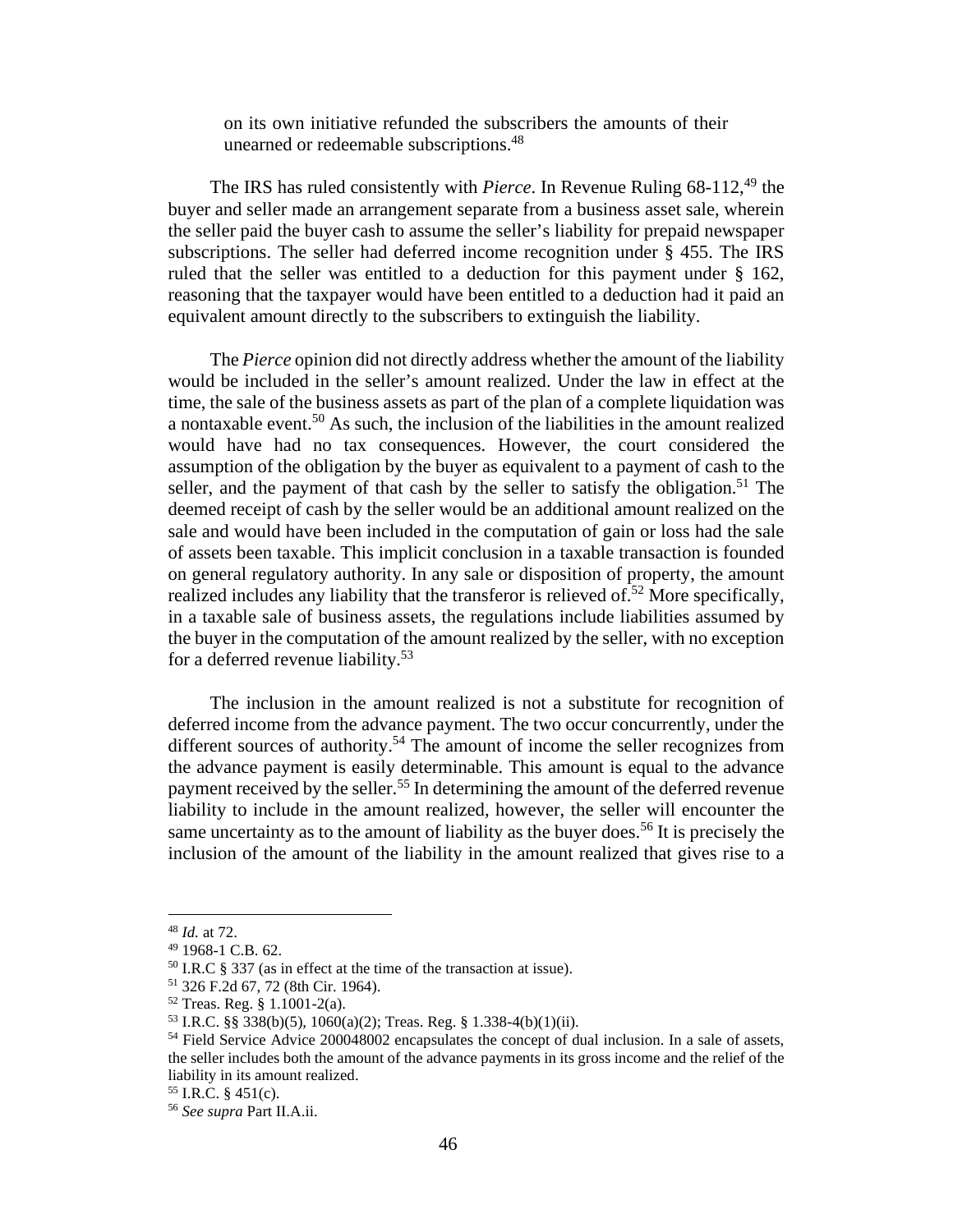deduction to the seller.<sup>57</sup> Thus, the deduction amount is generally equal to the amount included in the seller's amount realized, which often produces additional gain.<sup>58</sup> Thus, through the buyer's assumption of the liability related to the advance payments (and, in fact, for all liabilities for which a deduction has not yet been claimed), the seller receives a deduction against ordinary income and recognizes gain in the same amount. Since ordinary income and capital gains are taxed differently, the amount assigned to the liability is important.

In the example, it is not clear under existing authorities whether the correct amount for Sue to include in her amount realized for the deferred revenue liability is the \$100,000 received as an advance payment, the amount received plus the opportunity cost of performing the services, or some other amount. Whatever the correct amount of inclusion in her amount realized is, she would be entitled to the same amount as an ordinary deduction.<sup>59</sup>

### III. TWO APPROACHES

The primary authorities related to the transfer of deferred revenue liabilities from advance payments in asset sale transactions discussed in Part II have been adopted in practice through two different approaches: "the separate transaction approach" and the "assumed liability approach." Originally proposed by the American Institute of Certified Public Accountants (AICPA),  $60$  these approaches are now widely accepted in tax practice. Because of the absence of a comprehensive set of rules, the approaches rely on authorities that can produce substantially different tax consequences for the same transaction. Neither approach is required or formally blessed by the IRS or the Treasury, and one approach can be used by the buyer and the other by the seller for the same transaction.

#### A. *The Separate Transaction Approach*

As the name implies, the separate transaction approach views the asset sale and the assumption of the deferred revenue liability by the buyer as two separate taxable transactions. In one transaction, the seller transfers all its assets and liabilities (except for the deferred revenue liability) to the buyer for consideration equal to their net fair market values. In a separate transaction, the seller pays some of the consideration received in the first transaction to the buyer in exchange for

<sup>57</sup> *See* Treas. Reg. § 1.461-4(d)(5) (incorporating the judicial precedent established by *Pierce*, often referred to as the "economic performance" regulation).

<sup>&</sup>lt;sup>58</sup> To the extent this additional amount realized is allocated to goodwill, it produces a capital gain. Self-created goodwill is not excluded from the definition of a capital asset under § 1221 and has zero basis.

 $59$  Treas. Reg. § 1.461-4(d)(5).

<sup>60</sup> *See* Letter from AICPA to Andrew Keyso, Jr., IRS Chief Counsel, Income Tax & Accounting (IT&A) (Apr. 23, 2015), https://www.aicpa.org/Advocacy/Tax/DownloadableDocuments/AICPA-Deferred-Revenue-Comment-Letter-Final.pdf.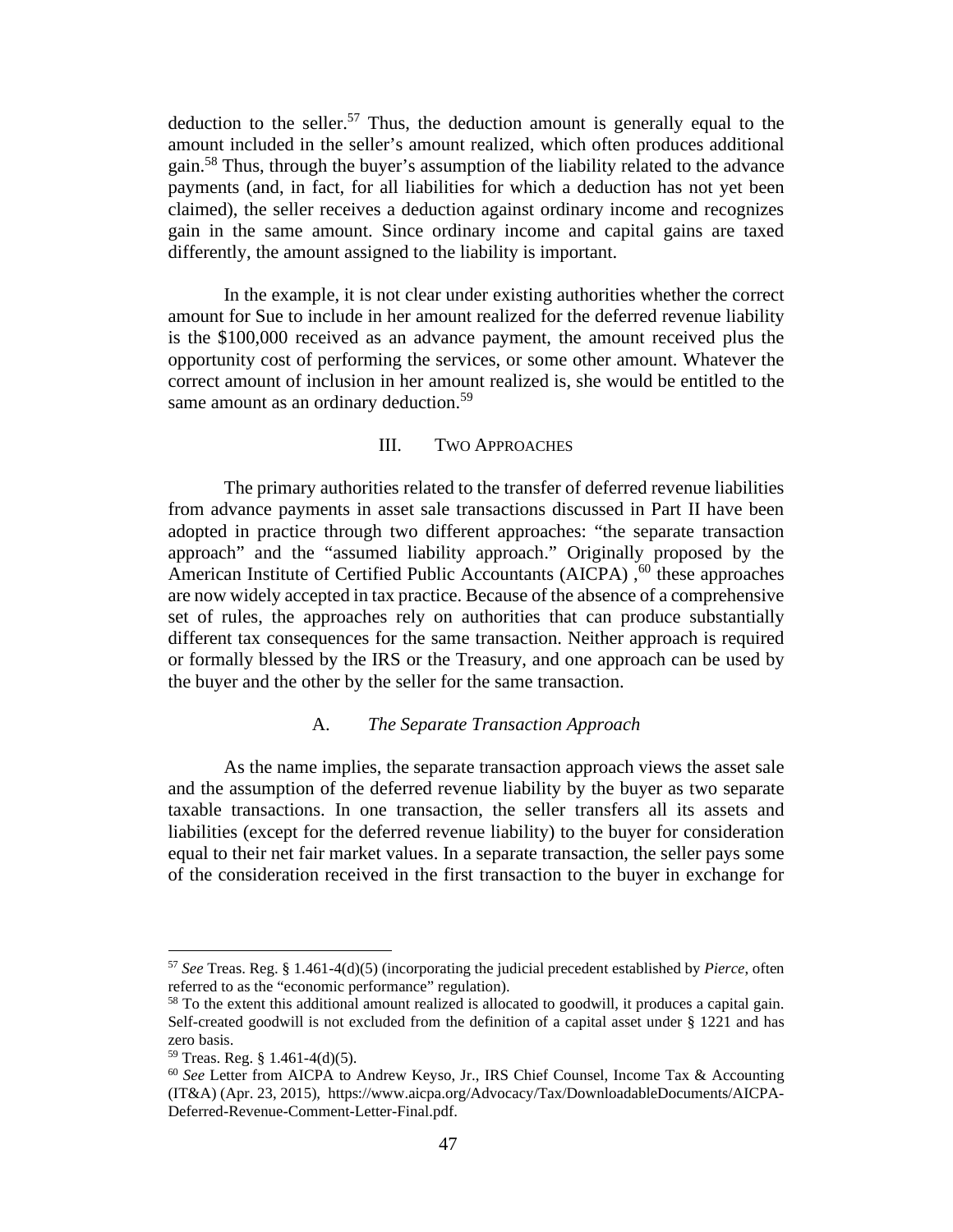the buyer's assumption of the deferred revenue liability.<sup>61</sup> The seller's amount realized includes the amount of the deferred revenue liability (in addition to cash and other consideration received), and the seller pays or is deemed to pay that amount to the buyer, resulting in a net receipt of cash equal to the actual cash consideration amount. Accordingly, the seller's gain on the sale is increased by the amount of the deferred revenue liability, and the seller claims an ordinary deduction for the same amount.<sup>62</sup> The seller also recognizes income for any portion of the advance that was not previously included in gross income.<sup>63</sup>

The buyer receives or is deemed to receive the same amount as the advance payment for accepting the performance obligation and recognizes gross income or defers income recognition, as appropriate, under its method of accounting.<sup>64</sup> Although economic performance on liabilities assumed in an asset acquisition increases the basis of the acquired assets, $65$  the costs of performance under a deferred revenue obligation are not capitalized, because the obligation associated with the deferred revenue liability is not treated as assumed in the asset acquisition. Instead, the obligation is assumed in a separate transaction in exchange for receiving a cash payment, and the buyer deducts the costs of performance.

For example, assume that assets with a fair market value of \$100 and an unearned revenue liability of \$30 for services to be performed were transferred to the buyer for \$70. Under the separate transaction approach, the buyer is deemed to have paid \$100 for the assets and to have received \$30 in cash to assume the unearned revenue liability. This deemed payment of \$30 is treated as an advance payment to the buyer, and the buyer recognizes income from this payment unless it properly elects to defer this recognition under  $\S$  451(c). As such, the buyer has a basis of \$100 in the assets, thus precluding the need to increase the basis for any costs incurred in performing the required services. The costs of performance are related to a separate transaction and should be deducted against the \$30 of income recognized from the advance payment received from the seller.

The seller would have an amount realized of \$100 on the sale of assets, reflecting the actual or deemed receipt of the \$100 cash payment. The seller could deduct \$30 against ordinary income for the payment or deemed payment to the buyer to assume the deferred revenue liability. In addition, the seller would recognize gross income for any amount of the advance payment it originally

<sup>&</sup>lt;sup>61</sup> In some transactions, this exchange may in fact occur as a separate arrangement, either according to the asset purchase agreement or under a separately executed contract. The latter scenario would replicate the fact pattern presented in Revenue Ruling 68-112 and Revenue Ruling 71-450, discussed *supra* text accompanying notes 49 and 42, respectively.

<sup>62</sup> Rev. Rul. 68-112, 1968-1 C.B. 62.

 $63$  Treas. Reg. § 1.451-8(c)(2).

<sup>64</sup> I.R.C. § 451(c); Treas. Reg. § 1.451-8.

 $65$  Illinois Toolworks, Inc. v. Comm'r, 355 F.3d 997 (7th Cir. 2004); Pacific Transp. Co. v. Comm'r, 483 F.2d 209 (9th Cir. 1973); Haden v. Comm'r, 165 F2d 588 (5th Cir. 1948).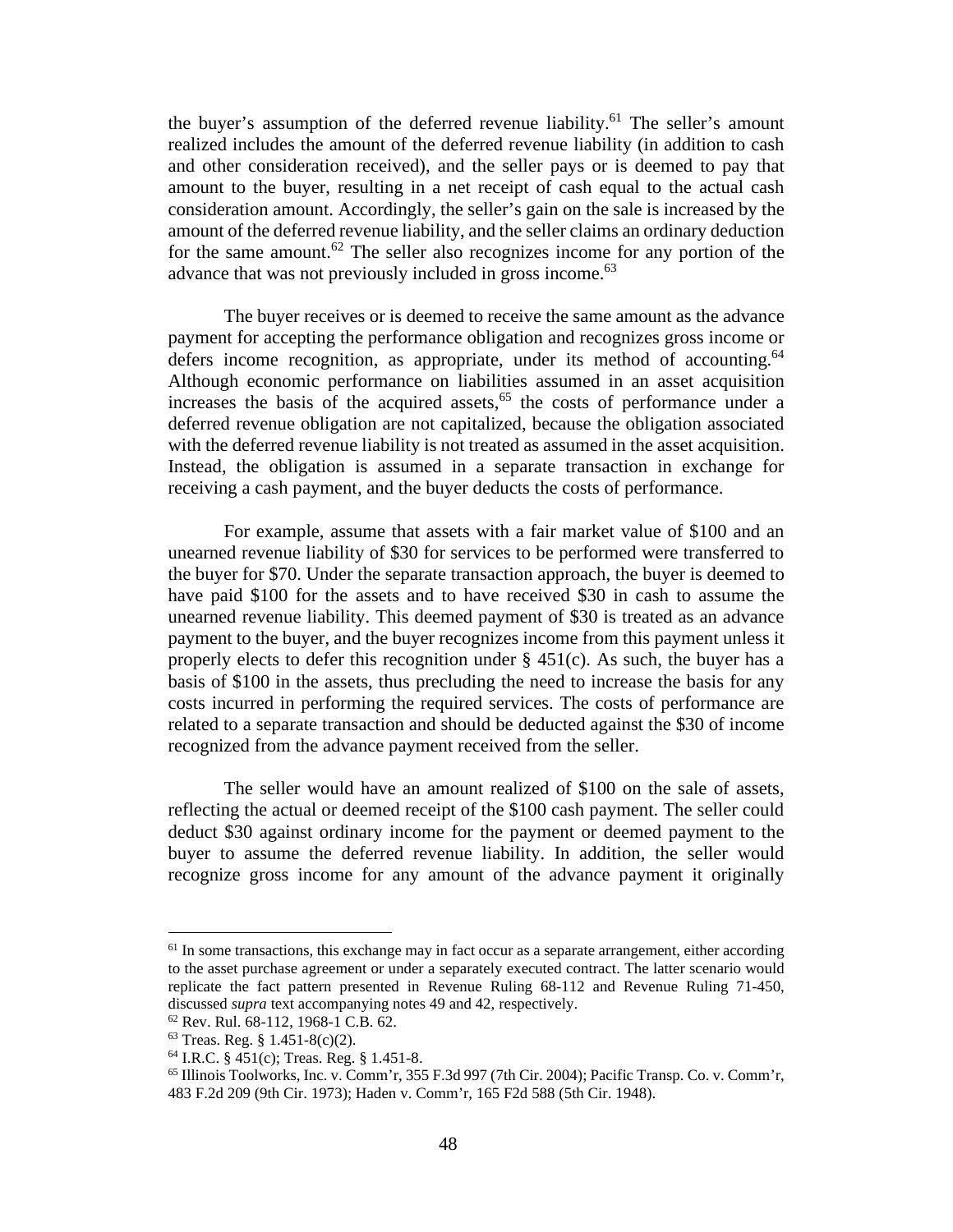received that gave rise to the deferred revenue liability of \$30, to the extent such amount had not already been included in its gross income.

The separate transaction approach does not resolve the controversy regarding the amount of the deferred revenue liability, which would be the amount deemed to have been exchanged between the parties for its assumption. The example assumed that amount was \$30, although no information was provided as to whether that amount equaled the amount of the original advance payment, the costs the buyer would incur for the performance of the related obligation, or the amount a reasonable buyer would be paid to assume those obligations including a reasonable profit margin.

Applying the separate transaction approach to the hypothetical, Sue would have a total amount realized of \$1.1 million, comprised of the \$950,000 cash payment she received, plus the \$150,000 she is deemed to have paid back to Bob to assume the deferred revenue liability. Because of that deemed payment, Sue would also have an ordinary deduction of \$150,000. In addition, Sue would be required to include the \$100,000 advance payment in her gross income under Regulation § 1.451-8(c)(4). Bob would have total basis of \$1.1 million in the acquired asset, equal to the amount he is deemed to have paid Sue. He would also be deemed to have received an advance payment of \$150,000, representing the deemed payment from Sue to assume the performance obligation for the audit engagement, which he would recognize as income as required by  $\S$  451(c). If he were to incur costs in such performance, he would be entitled to a deduction for those costs to offset the \$150,000 income recognized. Under the assumptions of this example, he would incur no cost in performing the required services, and therefore no deduction would arise.

#### B. *The Assumed Liabilities Approach*

Under the assumed liabilities approach, the parties would treat the deferred revenue as a liability the buyer assumed from the seller as part of a single asset purchase transaction. The seller would increase its amount realized by the amount of the deferred revenue liability<sup>66</sup> and would take an ordinary deduction in the same amount.<sup>67</sup> After including the deferred revenue liability in its amount realized, the seller would have the same amount realized as it would under the separate transaction approach. Although the mechanics of the computations differ, the amount deemed received and paid back to the buyer under the separate transaction approach and the amount of the deferred revenue liability included in the amount realized under the assumed liabilities approach should be the same. The amount of the deduction for the deemed payment of the deferred revenue liability also would be the same under both approaches. The assumed liability approach thus also leaves unresolved the controversy as to the amount of the deferred revenue liability for the seller. Just as under the separate transaction approach, the seller would recognize

<sup>66</sup> I.R.C. §§ 338(b)(5), 1060(a); Treas. Reg. § 1.338-4(b)(1)(ii). *See* also Treas. Reg. § 1.1001-2; Crane v. Comm'r, 331 U.S. 1 (1947); Tufts v. Comm'r, 461 U.S. 300 (1983).

 $^{67}$  James M. Pierce Corp. v. Comm'r, 326 F.2d 67 (8th Cir. 1964); Treas. Reg. § 1.461-4(d)(5).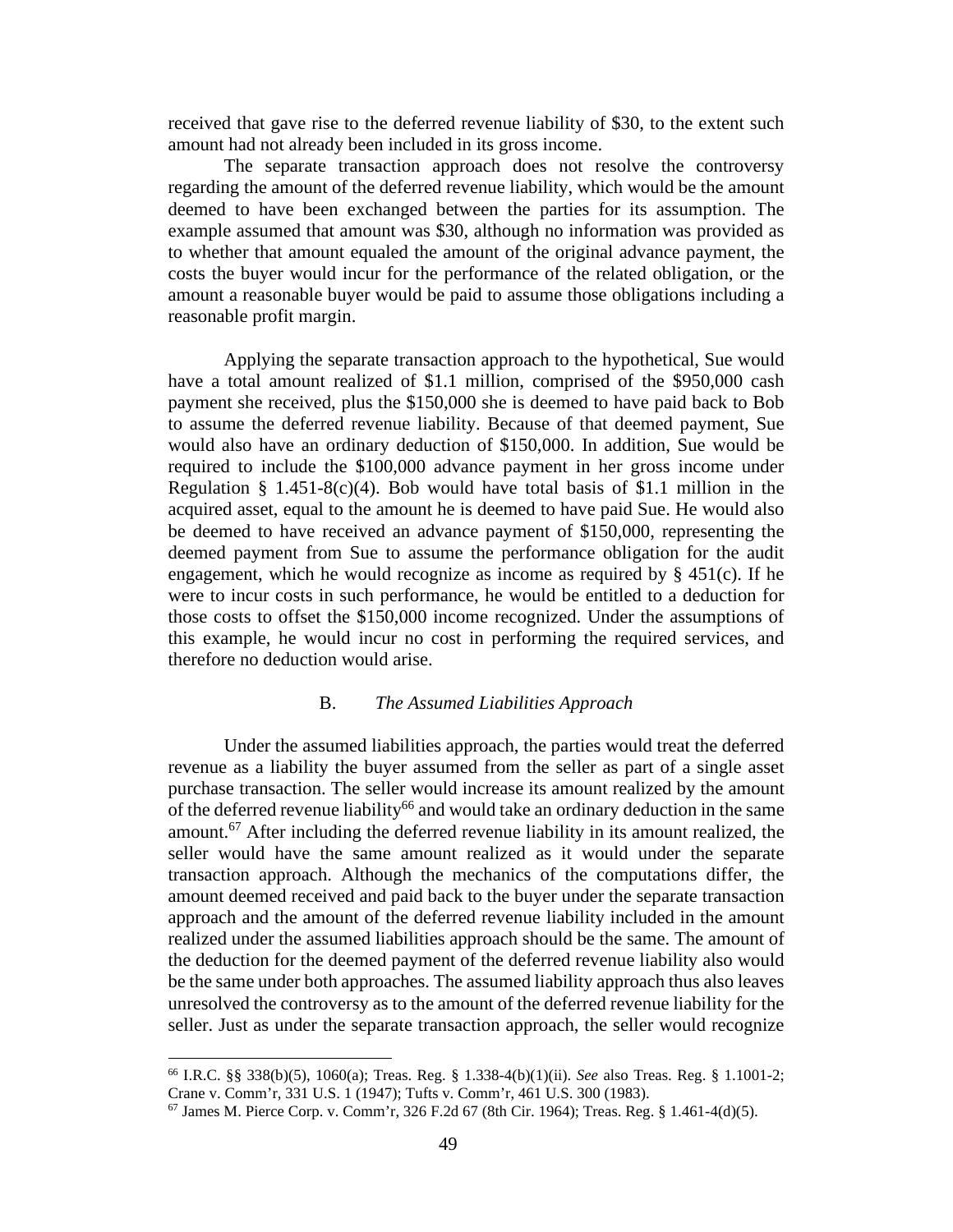any amount of the advance payment previously deferred as income upon completion of the transaction.<sup>68</sup>

The buyer's tax consequences, however, would differ from the separate transaction approach. The buyer's basis in the acquired assets would include all liabilities assumed in the transaction, $69$  including the liability associated with the advance payments. The amount of the deferred revenue liability would be the cost of performing the services (or the cost of delivering the goods) as required under the assumed obligation.<sup>70</sup> The buyer would not be allowed a deduction for performance  $cost^{\overline{7}1}$  but instead would obtain basis in the acquired assets when the costs are incurred and would recover the basis through amortization.<sup>72</sup>

In the example, under the assumed liabilities approach, Sue's treatment would theoretically remain the same as in the separate transaction approach. Her amount realized would include the cash consideration of \$950,000 received and the amount of the deferred revenue liability assumed by Bob. Based on the known facts, one could logically conclude that the amount of the liability assumed by Bob is \$150,000, the amount he would have to pay another party to assume the obligation related to that liability. Sue would also be required to include the \$100,000 advance payment in her gross income.<sup>73</sup> Therefore, Sue's tax consequences should not be different under either approach.<sup>74</sup>

Bob's tax consequences, however, could be significantly different under the assumed liabilities approach. Bob's aggregate basis in the assets upon acquisition would be \$950,000, the amount of the cash payment. The deferred revenue liability is not added to Bob's basis until economic performance is satisfied.<sup>75</sup> With respect to the obligation to perform the required audit, economic performance occurs as Bob incurs costs in connection with such obligation.<sup>76</sup> If, following the assumptions of the example, he performs all the work himself, he obtains no additional basis in the acquired assets. Should he decide to assign the work to employees or another

<sup>68</sup> Treas. Reg. § 1.451-8(c)(4).

 $^{69}$  I.R.C. § 1060(a); Treas. Reg. § 1.338-5(a)(1)(iii).

<sup>70</sup> Rev. Rul. 76-520, 1976-2 C.B. 42.

<sup>71</sup> *See*, *e.g.,* Illinois Toolworks, Inc. v. Comm'r, 355 F.3d 997 (7th Cir. 2004); Pacific Transp. Co. v. Comm'r 483 F.2d 209 (9th Cir. 1973); Haden v. Comm'r, 165 F2d 588 (5th Cir. 1948).

<sup>72</sup> Treas. Reg. § 1.197-2(f)(2); Minneapolis & St. Louis Ry., 260 F.2d 663 (8th Cir. 1958); Albany Car Wheel Co. v. Comm'r, 40 T.C. 831 (1963), *aff'd per curiam*, 333 F.2d 653 (2nd Cir. 1964); Meredith Corp. v. Comm'r, 102 T.C. 406 (1994).

 $73$  Treas. Reg. § 1.451-8(c)(4).

 $74$  The approaches are both predicated on determination of the amount of the deferred revenue liability. In the current example, because of the trail of events that allowed the determination, the amount of the liability could reasonably be estimated to be \$150,000. In practice, without such a clear factual trail, determination of the amount of the liability might not be so simple. As a result, the amount of the advance payment itself (\$100,000 in the example) is often used as a proxy for the amount of the deferred revenue liabilities.

<sup>&</sup>lt;sup>75</sup> Treas. Reg. § 1.338-5(b)(2).

<sup>&</sup>lt;sup>76</sup> Treas. Reg. § 1.461-4(d)(4).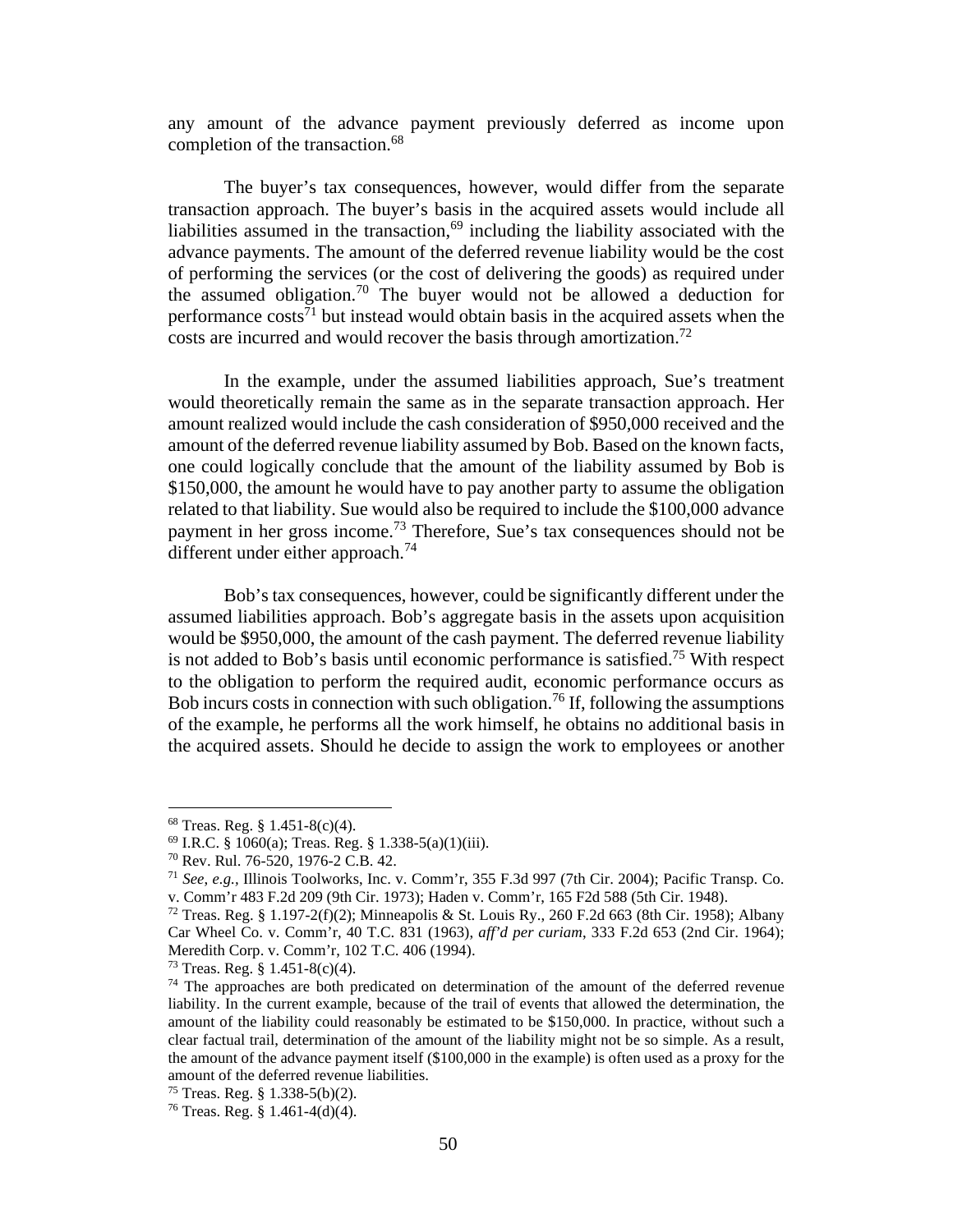firm, he would obtain additional basis in the assets for any amounts paid for those services but would not be entitled to a deduction for such payments.<sup>77</sup>

#### IV. NEED FOR GUIDANCE AND PROPOSED SOLUTIONS

The IRS has acknowledged the need for comprehensive guidance in this area. "Guidance under § 451 regarding the treatment of advance payments" first appeared in the IRS Chief Counsel's Priority Guidance Plan in 2001<sup>78</sup> and continued to be included until 2015.<sup>79</sup> It is not known if the Treasury and the IRS intend to provide additional guidance and, if they do, how much of a priority it would be.

While it is easy to surmise why the IRS once made it a priority to provide guidance on an area riddled with ambiguity, it is hard to fathom why the IRS abruptly abandoned it as a priority. The issue is no less complex today than it was in 2015, and the Tax Cuts and Jobs Act of 2017<sup>80</sup> did not reduce the complexity. Additional, more cohesive guidance is still needed. Until the Treasury and the IRS again acknowledge the need for guidance, and until the priority moves from plan to action, buyers and sellers of businesses with deferred revenues will face unresolved issues and inconsistencies.

The tax controversies discussed in this article could be resolved if the regulatory guidance abandoned the disjointed sources of authority and instead borrowed methodologies from GAAP. Under GAAP, a deferred revenue obligation is a liability, $81$  and assets and liabilities must be recorded on the books of the acquiring entity at their fair values in a business combination.<sup>82</sup> Consequently, GAAP requires a valuation of the amount of the liability for the deferred revenue obligation, which may be the amount of cash received by the seller, the amount agreed to by the parties, or another amount. For example, in our hypothetical scenario, Sue received an amount for the deferred revenue obligation that was less than the value of the liability she assumed. The value may be determined by the buyer in the post-acquisition measurement period to be a different amount, in which case a post-transaction adjustment would be required on the books of the acquirer.<sup>83</sup>

Adopting this approach, regulations could require a value be assigned to the deferred revenue liability under normal valuation standards of "willing buyer/willing seller." Under this standard, the value of the liability would be what a willing assignee would require as payment to assume the obligation to perform

<sup>77</sup> Illinois Toolworks, Inc. v. Comm'r, 355 F.3d 997 (7th Cir. 2004); Pacific Transp. Co. v. Comm'r 483 F.2d 209 (9th Cir. 1973); Haden v. Comm'r, 165 F.2d 588 (5th Cir. 1948).

<sup>78</sup> *See* https://www.irs.gov/pub/irs-utl/2001\_pgp.pdf (Income Tax Accounting, Item 12).

<sup>79</sup> *See* https://www.irs.gov/pub/irs-utl/2015-2016\_pgp\_initial.pdf (Income Tax Accounting, Item 10).

<sup>80</sup> Pub. L. No. 115-97, 131 Stat. 2054 (2017).

<sup>81</sup> FASB ASC 430-10.

<sup>82</sup> FASB ASC 805-20-30-1.

<sup>83</sup> FASB ASC 805-20-35.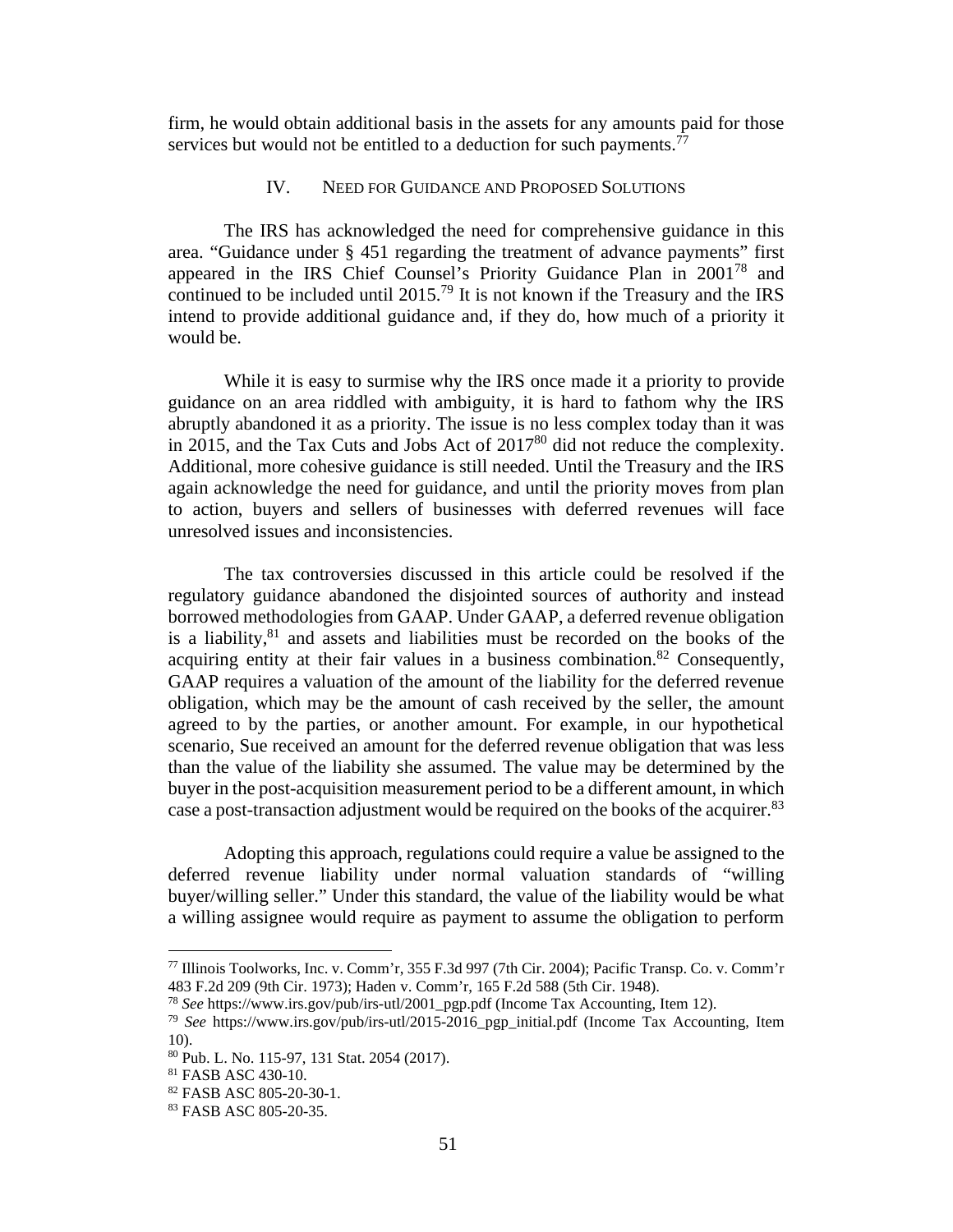the contractually required tasks, with reasonable ranges established based on industry data and statistics. Once the value of the deferred revenue liability is determined, the tax consequences would be easier to determine. The seller would recognize any income not previously recognized from the receipt of the advance payment (i.e., the original amount received).<sup>84</sup> The seller would then include the amount of the liability in its amount realized and would take an ordinary deduction in the same amount.

Under new regulations, the buyer would recognize income from the deemed receipt of an advance payment under a separate transaction approach, which would equal the amount of the liability. The timing of income recognition would be determined under § 451(c), and the basis of the acquired assets would be increased by that same amount. The buyer would be deemed to have paid cash for the assets, which included the value of the deferred revenues and to have received that amount as an advance payment for performing the services. The amount of the liability would be included in the basis of the acquired assets. Thus, there would be no need to capitalize costs of performance, and those costs could be deducted against the income included from the advance payments. The regulations could specify when the deemed payment would be included by the buyer in the basis of the acquired assets. A consistent and equitable time for such inclusion would be at the point the income from the advance payments is recognized.

Issuing tax guidance consistent with GAAP principles may not be a desirable alternative for tax practitioners. There are valid reasons for differences between GAAP and tax rules for income recognition, and adopting GAAP principles in tax guidance may raise concerns for some tax practitioners. A more practical alternative for guidance on the transfer of deferred revenue liabilities would be to use the "constructive completion" method currently prescribed in the regulations for long-term contracts related to the taxable sale of assets.<sup>85</sup> Under this method, the seller is treated as completing the contract in progress on the day of the transaction, and the buyer is treated as entering into a new contract on the same day.<sup>86</sup> Each party recognizes total income under the contract based on actual cash payments already received from the customer (for the seller) and to be received (for the buyer), both adjusted for a deemed consideration amount.<sup>87</sup> The consideration amount is the amount the seller is deemed to have paid the buyer, or that the buyer is deemed to have paid the seller, as the case may be, for the seller to assume the

 $84$  Treas. Reg. § 1.451-8(c). This rule would remain in effect under any new guidance, because the new guidance would affect the treatment of the deferred revenue liabilities by the seller and the buyer and not the acceleration of deferred income from advance payments.

 $85$  Treas. Reg. § 1.460-4(k)(2). The other method, the "step-in-the-shoes" method, described in Regulation § 1.460-4(k)(3), pertains mostly to tax-free transfers. Transfers of deferred revenues in tax-free transactions and a full discussion of the intricacies of transfers of long-term contract rights and obligations are beyond the scope of this article.

 $86$  Treas. Reg. § 1.460-4(k)(2).

<sup>87</sup> *Id.* This formula simply computes the total amount of the income to be recognized (the "contract price"). The timing of the income recognition is determined under the percentage-of-completion method, as prescribed in § 460.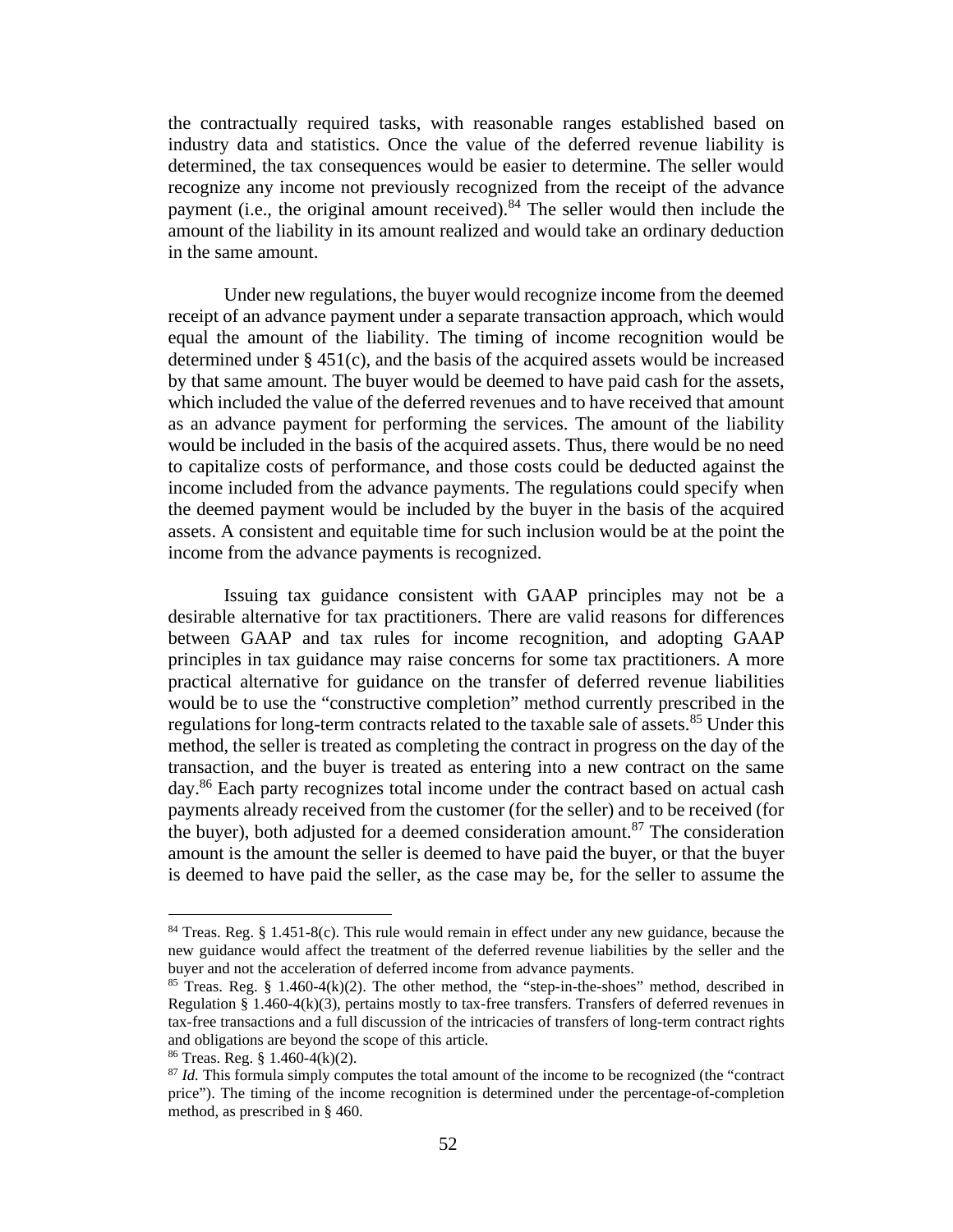rights and the obligations under the contract. This amount is determined using the residual method under Regulation §§1.338-6 and 1.338-7—the same methodology required to determine the consideration amount allocable to the acquired assets. Thus, a contract, as a whole, is treated as either a benefit, for which someone would pay money, or a burden, which someone would pay to terminate.<sup>88</sup> In practical application, such determination could be made by discerning whether a hypothetical buyer would pay, or require payment, to accept the contract from a hypothetical seller, considering the total income yet to be collected from the customer on the contract, the total estimated costs of completing the contract, and a normal profit margin based on industry information and data.

This method could be adopted for all taxable asset acquisitions involving deferred revenues. Its application would differ in form from the first proposal described above, but its results would be substantially the same. In the example, the contract Sue signed with the client before the sale of her practice would be a burden of \$150,000, based on what a hypothetical buyer would demand to assume the contract obligations and any expected additional future receipts under the contract (the latter is zero in our example). Sue would recognize income of the \$100,000 already received from the customer, reduced by the \$150,000 consideration she is deemed to have paid Bob, for a net loss of \$50,000. She would include the \$150,000 deemed paid to Bob in her amount realized on the sale of the assets, as that deemed payment is considered to have offset the amount that she would have received if not for the transfer of the deferred revenue liability. Thus, Sue would have an amount realized of \$1.1 million, allocating \$100,000 to the transferred cash and \$1 million to the goodwill, consistent with their fair market values. Bob would increase the amount of income to be received under the contract (zero) by the deemed consideration of \$150,000, and thus recognize a total income of \$150,000 on the contract. His basis in the acquired assets would include Sue's deemed payment of \$150,000, and \$150,000 would be deemed to have been paid to Sue as additional consideration. Together with the actual cash payment of \$950,000, his total basis in the assets would be \$1.1 million (appropriately allocating \$100,000 to cash and \$1 million to goodwill).

New regulations could provide for consistency between the timing of the recognition of income by the buyer from the advance payments and the inclusion of the amount deemed paid in the basis of the acquired assets. This proposal also would effectively put the buyer and the seller on the separate transaction approach, with one significant difference: the amount deemed to have been separately exchanged by the parties would be determined by the value of the performance obligation, not by reference to the cash the buyer received as advance payment.

Under both of these proposed methods, it would be possible to deem a payment from the buyer to the seller for the assumption of the contractual rights and obligations, where the additional payments receivable under the contract

<sup>&</sup>lt;sup>88</sup> The terms "benefit" and "burden" are not used in the regulations but are the author's choice of words for describing the methodology.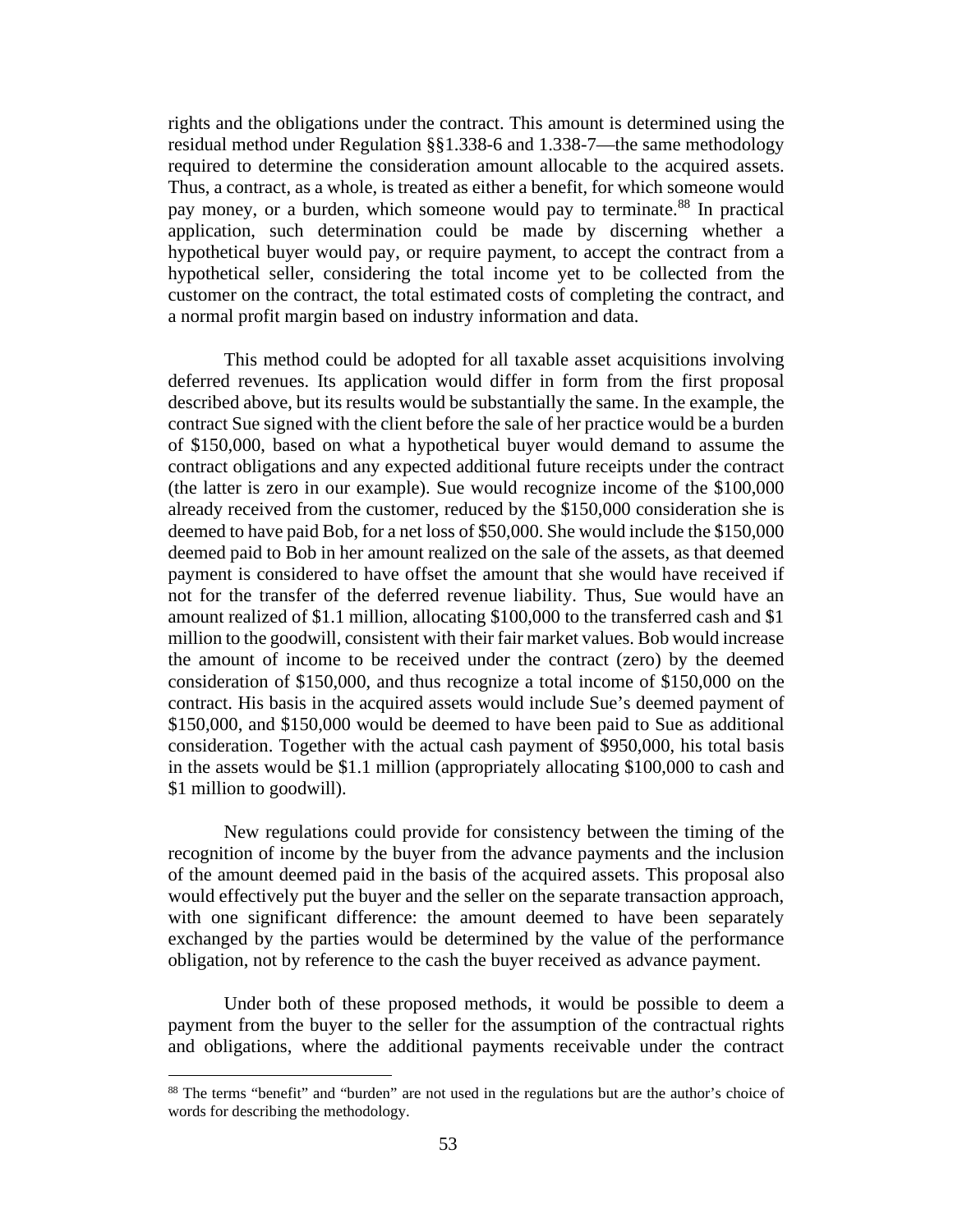exceed the value of the performance obligation liability. In the hypothetical, assume that Sue accepted the audit engagement for a \$100,000 advance payment and an additional \$100,000 payment upon completion of the audit. Further, assume this audit would normally be performed for \$50,000. Sue would demand an additional \$50,000 from Bob for the sale of her practice, instead of \$50,000 less. Thus, she would transfer the goodwill worth \$1 million and \$100,000 cash to Bob for \$1.15 million. Both Sue and Bob would allocate \$1.1 million as consideration for the acquired assets, equal to their fair market value. The additional \$50,000 would be treated as a payment Bob made to Sue to assume this contract, under which he will receive \$100,000 for performing work worth only \$50,000. This additional deemed payment of \$50,000 would be accounted for by the parties in their recognition of income from the contract, separately from the sale of the assets. Instead of claiming the *Pierce* deduction, Sue would report additional ordinary income of \$50,000. The regulations under § 451(c) would need to be revised to include the \$50,000 as an advance payment received by Sue, in addition to the \$100,000 she received directly from the client. Alternatively, Sue could be required to recognize additional income from the contract, received in the sale of the assets, similar to what the provisions currently require for long-term contracts.<sup>89</sup> Bob would either be entitled to a deduction for his deemed payment of \$50,000 to Sue or would reduce the income recognized under the contract to  $$50,000.<sup>90</sup>$ 

These alternative proposals would provide uniformity in the tax treatment of the transfer of deferred revenue liabilities in acquisitive asset transactions. In particular, the second alternative, adopting rules from guidance on mid-contract changes of ownership in long-term contracts, is based on principles that have passed the test of time. Adoption of principles similar to those would provide the needed guidance to resolve many of the issues and related controversies discussed in this article.

#### **CONCLUSION**

The tax consequences to the buyer and seller in transferring deferred revenue liabilities as part of a taxable asset acquisition are determined from judicial precedent or revenue rulings that are not consistent. The only clear and consistent guidance is the acceleration of gross income of any amount of advance payments previously deferred by the taxpayer who first receives them upon transfer of the deferred liability. Regulations should comprehensively address the issues discussed in this article: the requirement for income recognition by a buyer assuming a deferred revenue liability associated with an advance payment, deductibility of costs in the discharge of those obligations, and the effect of the transfer on the gain or loss recognized by the seller and the basis of assets acquired by the buyer. If the IRS intends to provide more than one alternative to one or both parties, it should prescribe them in regulations instead of the current multiple authorities of revenue rulings issued at different times, in different contexts, and addressing only part of

<sup>89</sup> Treas. Reg. § 1.460-4(k)(2)(ii).

 $90$  Treas. Reg. § 1.460-4(k)(2)(iii).